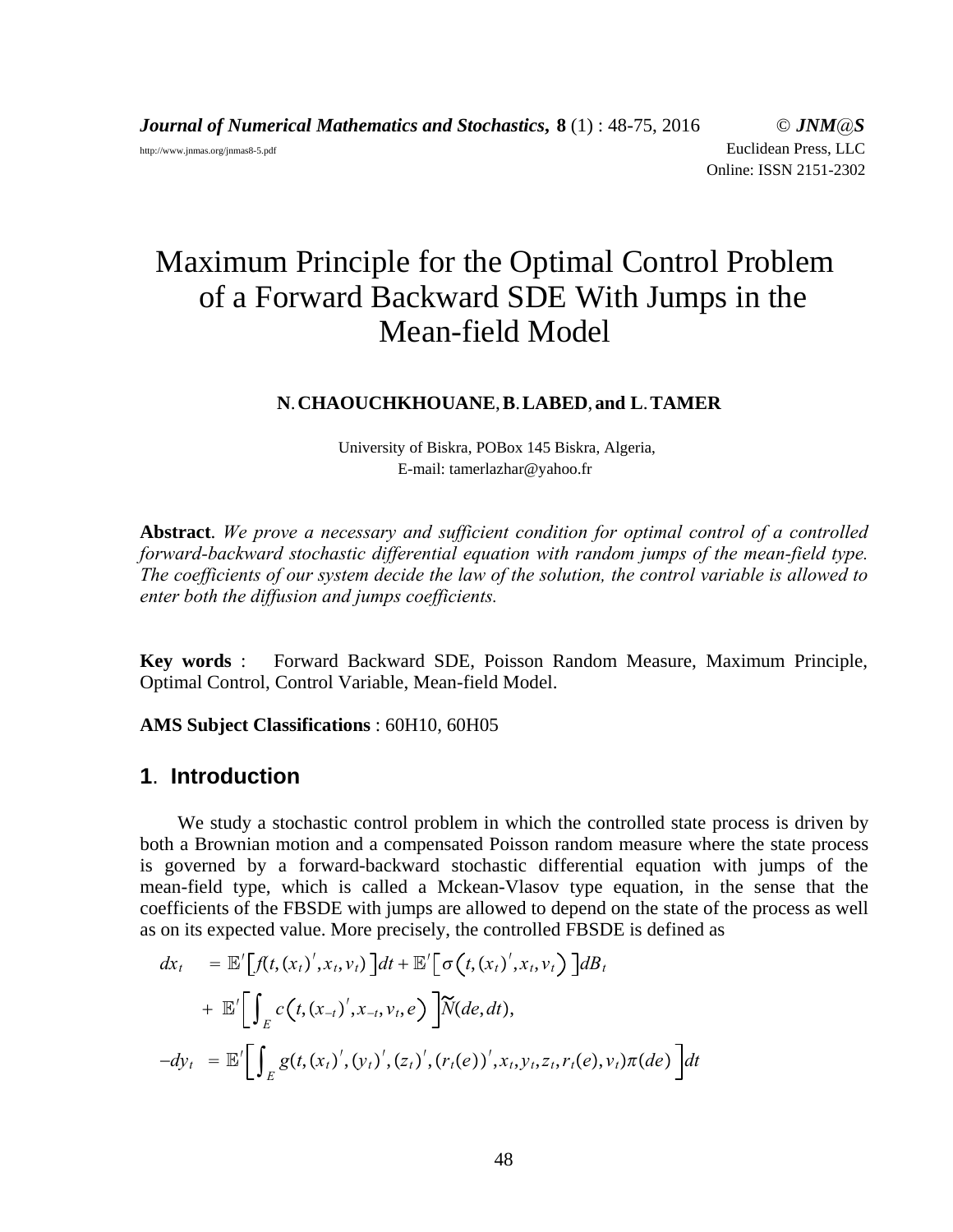$$
-z_t dB_t - \int_E r_t(e)\widetilde{N}(de, dt),
$$
  
\n
$$
x_0 = x,
$$
  
\n
$$
y_T = \mathbb{E}'[\Phi((x_T)', x_T)],
$$
\n(1)

for some functions  $f$ ,  $\sigma$ ,  $c$ ,  $g$ ,  $\Phi$ , Brownian motion *B* and a compensated Poisson random measure  $\tilde{N}$ . The control  $v_t$  is allowed to take values in some control state space U and in a cost functional

$$
J(v(.)) = \mathbb{E}\bigg[\int_0^T \mathbb{E}'\bigg[\int_E I(t, (x_t^v)', (y_t^v)', (z_t^v)', (r_t^v(e))', x_t^v, y_t^v, z_t^v, r_t^v(e), v_t)\pi(de)\bigg]dt + \mathbb{E}'\bigg[h((x_T^v)', x_T^v) + \gamma((y_0^v)', y_0^v)\bigg]\bigg].
$$
\n(2)

The state equation (1) and the cost functional (2) have other forms such as:

$$
dx_t = \int_{\Omega} f(t, x_t(\omega'), x_t, v_t(\omega'), )P(d\omega')dt + \int_{\Omega} \sigma(t, x_t(\omega'), x_t, v_t(\omega'), )P(d\omega')dB_t
$$
  
+ 
$$
\int_{\Omega} \int_{E} c(t, x_{-t}(\omega'), x_{-t}, v_t(\omega'), )P(d\omega')\widetilde{N}(de, dt),
$$
  
-
$$
dy_t = \int_{\Omega} \int_{E} g(t, x_t(\omega'), y_t(\omega'), z_t(\omega'), r_t(\omega', e), x_t, y_t, z_t, r_t(e), v_t(\omega'), )P(d\omega')\pi(de)dt
$$
  
-
$$
z_t dB_t - \int_{E} r_t(e)\widetilde{N}(de, dt),
$$
  

$$
x_0 = x,
$$
  

$$
y_T = \int_{\Omega} \Phi(x_T(\omega'), x_T)P(d\omega'),
$$
 (3)

and

$$
J(v(.)) = \mathbb{E}\bigg[\int_0^T \int_{\Omega} \int_E l(t, x_t^{\nu}(\omega'), y_t^{\nu}(\omega'), z_t^{\nu}(\omega'), (r_t^{\nu}(\omega', e)), x_t^{\nu}, y_t^{\nu}, z_t^{\nu}, r_t^{\nu}(e), v_t) P(d\omega') \pi(de) dt + \int_{\Omega} (h(x_T^{\nu}(\omega'), x_T^{\nu}) + \gamma(y_0^{\nu}(\omega'), y_0^{\nu})) P(d\omega') \bigg].
$$
 (4)

The mean-field models were initially suggested to study the aggregate behavior of a large number of mutually interacting particles in diverse areas of statistical mechanics (e.g., in the derivation of Boltzmann or Vlasov equation in the kinetic gas theory), quantum mechanics and quantum chemistry ( e.g., the density functional models or also Hartree and Hartree-Fock type models), economics, finance and game theory. For N players of stochastic differential games and the related problem of the existence of Nash equilibrium points, one can let *n* tend to infinity to derive, in a periodic setting, the mean filed limit equation. In Buckdahn et al. [4], the authors studied the mean field backward stochastic differential equation by using a purely stochastic approach. Recently Carmona et al. [6, 7, 8] proved an existence result for the solution of a fully coupled forward-backward stochastic differential equation of the mean-field model by applying the Wasserstein's distance. In that case the law of the solution is present in the drift and volatility. The stochastic maximum principle for controlled systems has been investigated by many authors. To list some of them, we mention Kushner [12], Bismut [2, 3], Haussmann [10, 11], Peng [16], Situ [19], Øksendal and Sulem [15], Elliot [9], Tang and Li [20], and Shi and Wu [18]. The stochastic maximum principle (SMP) in the mean-field model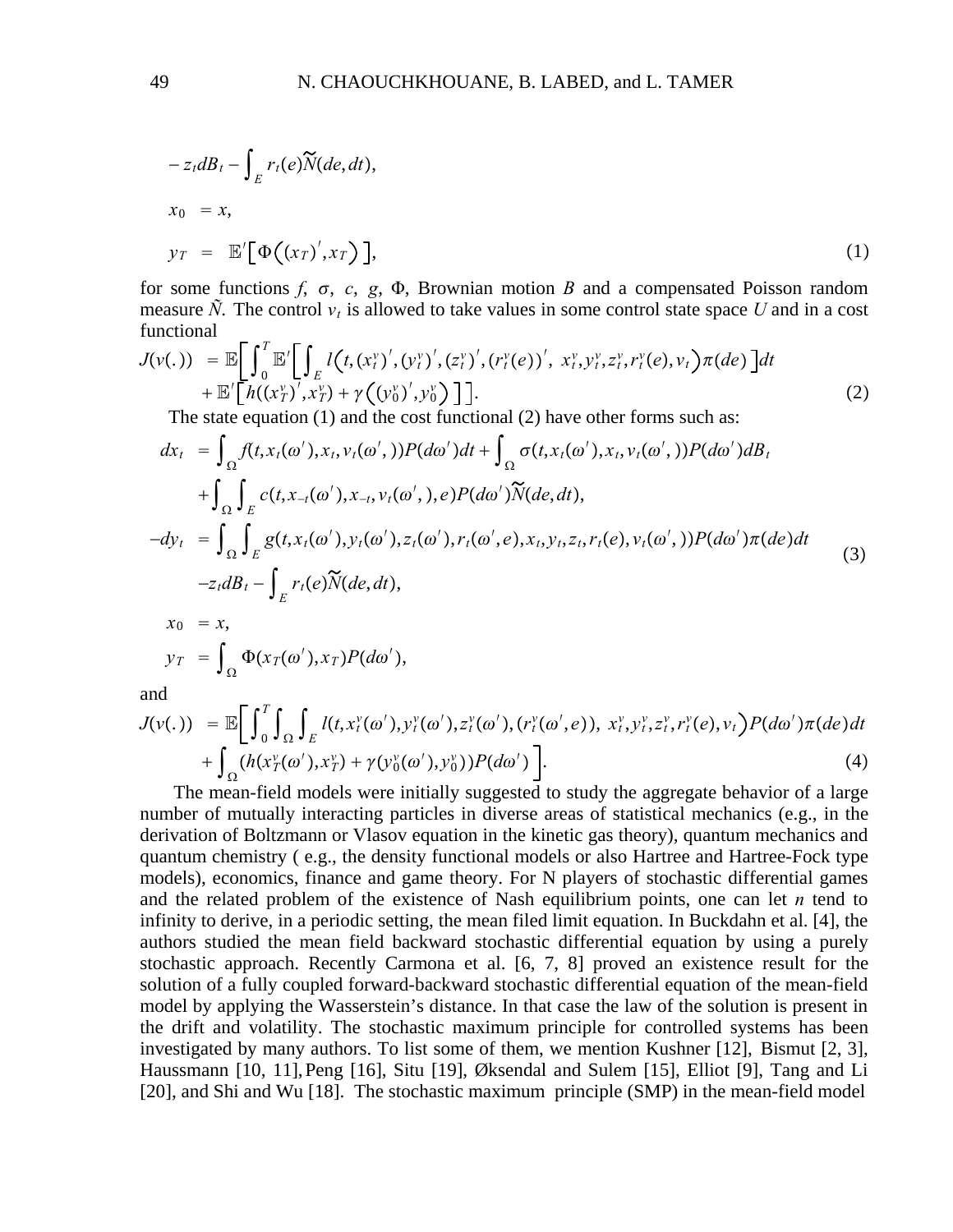was obtained by Buckdahn et al. [5], Anderson and Djehiche [1], Meyer-Brandis et al. [14], and Li [13]. The first version of the SMP for the mean-field model with jumps was proved by Shen and Siu in [17] with an application to the mean variance problem. Our contribution to this subject is to extend the result of Juan Li in forward backward stochastic control with jumps in the mean-field type controls, to prove the maximum principle in the case where the system is a decoupled controlled forward-backward stochastic differential equation governed by Brownian motion and Poisson random measure. Assuming that the state variable control is convex, we use a convex classical perturbation; and since the domain control is convex, we use only one adjoint process. This will lead to a necessary condition for optimality; and with some additional convexity conditions we prove the sufficient conditions.

Our paper is organized as follows. In the second section, we will explain the problem and give its necessary preliminaries and notations and provide some results about the mean-field FBSDEs. Section 3 contains a formulation of the SMP. The associated variational equations and variational inequality are presented in section 4, while section 5 is devoted to the pertaining adjoint equation. Section 6 reports on the necessary and sufficient conditions for optimality, which are our main result. An illustrative application in finally provided in section 7.

### **2**. **Preliminaries and Notation**

Let  $(\Omega, \mathcal{F}, \mathcal{F}_t, P)$  be a complete probability space where  $\{\mathcal{F}_t : t \geq 0\}$  is a filtration satisfying the usual conditions,  $\{\mathcal{F}_t\}_{t>0}$  is generated by the following two mutually independent stochastic processes:

*(i)* a *d*-dimensional standard Brownian motion  ${B_t}_{t}$ <sub>co</sub>.

*(ii)* a Poisson random measure *N* on  $\mathbb{R}_+ \times E$ , where  $E = \mathbb{R}^l - \{0\}$  is equipped with its Borel field  $\mathcal{B}(E)$ . The compensator of *N* is  $\hat{N}(dt, de) = dt\pi(de)$  which makes compensator of *N* is  $\hat{N}(dt, de) = dt\pi(de)$  which makes  $\widetilde{N}((0,t] \times A) = (N - \hat{N})((0,t] \times A)$ <sub>*t*20</sub> a martingale. For all  $A \in \mathcal{B}(E)$  satisfying  $\pi(A) < \infty$ . Here  $\pi$  is an arbitrarily given  $\sigma$  -finite Lévy measure on *(E,B(E))*, *i.e* a measure on  $(E, \mathcal{B}(E))$  with the property that  $\int_E (1 \wedge |e|^2) \pi(de) < \infty$ . We set *T* to be an arbitrarily prescribed positive number and we call  $[0, T]$  the time duration. We assume

$$
\mathcal{F}_t = \sigma \bigg[ \iint_{(0,s] \times A} N(ds,dz) : s \leq t, A \in \mathcal{B}(E) \bigg] \vee \sigma[B_s : s \leq t] \vee \mathcal{N},
$$

where  $N$  denotes the totality of  $P$  −null sets. We also introduce the following spaces of processes which are used in what follows. Let  $S^2([0,T],\mathbb{R})$  denote the set of real valued and  $\mathcal{F}_t$  −adapted càdlàg process  $(\Psi(t))_{t \in [0,T]}$  which satisfy  $\mathbb{E}[\sup_{t \in [0,T]} |\Psi(t)|^2 < +\infty]$ . Then  $\mathcal{M}^2([0,T],\mathbb{R}^n)$  denote the set of *n*-dimensional,  $\mathcal{F}_t$ -progressively measurable process  $\Psi(t)$  )  $_{t\in[0,T]}$  , such that  $\|\Psi\|_2^2 = \mathbb{E} \Big[ \int_0^T$  $T_{0}^{T}|\Psi(t)|^{2}dt < +\infty$ . We also denote by  $F_{p}^{2}([0, T], \mathbb{R}^{m})$ , the set of function *m* −dimensional  $f(.,t,e)$ , define in  $\Omega \times [0,T] \times E$ , and  $\mathcal{P} \otimes \mathcal{B}(E)$  −measurable mapping such that :  $||f||^2 = \mathbb{E} \int_0^1$  $\int_{0}^{T} \int_{E} |f(t, e)|^{2} \pi(de) dt < +\infty.$ 

Let us now consider a function  $g : \Omega \times [0,T] \times \mathbb{R} \times \mathbb{R}^d \times L^2(E,\mathcal{B}(E),\pi;\mathbb{R}) \to \mathbb{R}$  with the property that  $(g(t, y, z, r))_{t \in [0, T]}$  is P measurable for each  $(y, z, r)$  in  $\mathbb{R} \times \mathbb{R}^d \times L^2(E, \mathcal{B}(E), \pi; \mathbb{R})$ , and we also make the following assumption on *g*.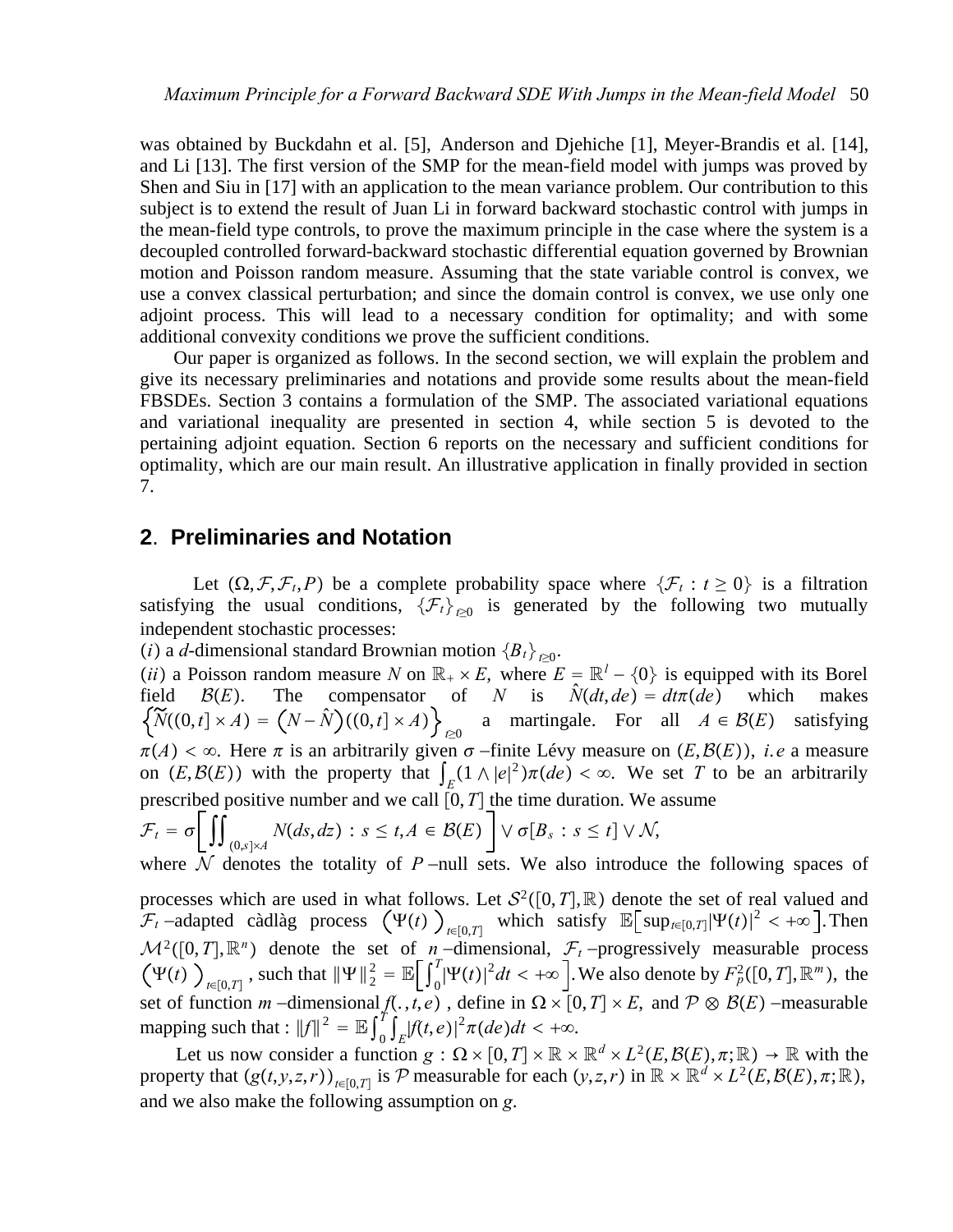*H*<sup>1</sup>) : There exists a constant *C* > 0 such that for all  $t \in [0, T]$   $y_1, y_2 \in \mathbb{R}, z_1, z_2 \in \mathbb{R}^d, r_1$ ,  $r_2 \in L^2(E, \mathcal{B}(E), \pi; \mathbb{R}),$  $|g(y_1, z_1, r_1) - g(y_2, z_2, r_2)| \le C(|y_1 - y_2| + |z_1 - z_2| + ||r_1 - r_2||)$ , *a.s.* 

 $(H2)$ :  $g(.,0,0,0) \in \mathcal{M}^2([0,T],\mathbb{R})$ .

The following results on BSDE with jumps is by now well known, for its proof, see Lemma 2.4 in Tang and Li [20].

**Lemma 2.1**. *Under assumptions (H1) and (H2)*, *for any random variable*  $\xi \in L^2(\Omega, \mathcal{F}_T, P)$ , *the BSDE with jumps*  $y_t = \xi + \int_t^t$  $\int_t^T g(t, y_s, z_s, r_s) ds - \int_t^T$ *T zsdBs*<sup>−</sup> *t*  $\int_{t}^{T} \int_{E} r_s(e) \widetilde{N}(de, ds), 0 \le t \le T$ *has a unique adapted solution*  $(y_t, z_t, r_t) \in S^2([0, T], \mathbb{R}) \times M^2([0, T], \mathbb{R}^d) \times F_p^2([0, T], \mathbb{R})$ .

#### 2. 1. **Mean**-**Field BSDEs with jumps**

Let  $(\overline{\Omega}, \overline{\mathcal{F}}, \overline{P}) = (\Omega \times \Omega, \mathcal{F} \otimes \mathcal{F}, P \otimes P)$  be a non completed product of  $(\Omega, \mathcal{F}, P)$  with itself. We endow this product space with the filtration  $\overline{\mathcal{F}}_t = \mathcal{F}_t \otimes \mathcal{F}_t$ . Any random variable  $\xi \in L^0(\Omega, \mathcal{F}_t, P; \mathbb{R}^n)$  originally defined on  $\Omega$  is extended canonically  $\xi \in L^0(\Omega, \mathcal{F}_t, P; \mathbb{R}^n)$  originally defined on  $\Omega$  is extended canonically<br>to  $\overline{\Omega}$ :  $\xi'(\omega', \omega) = \xi(\omega')$ ,  $(\omega', \omega) \in \overline{\Omega}$ . For any  $\theta \in L^1(\overline{\Omega}, \overline{\mathcal{F}}, \overline{P})$  the variable to  $\bar{\Omega}$  :  $\xi'(\omega', \omega) = \xi(\omega'), \quad (\omega')$ any  $\theta \in L^1(\Omega, \overline{\mathcal{F}}, P)$  $\theta(., \omega) \rightarrow \mathbb{R}$  belongs to  $L^1(\Omega, \mathcal{F}, P)$ ,  $P(d\omega) - a.s$ . We denote its expectation by  $\mathbb{E}'[\theta(.,\omega)] = \int_{\Omega} \theta(\omega', \omega) P(d\omega').$ We note that  $\mathbb{E}'[\theta] = \mathbb{E}'[\theta(., \omega)] \in L^1(\Omega, \mathcal{F}, P)$ , and  $\mathbb{E}[\theta] = \int_{\bar{\Omega}} \theta d\bar{P} = \int_{\Omega} \mathbb{E}'[\theta(., \omega)] P(d\omega) = \mathbb{E}[\mathbb{E}'[\theta]].$ 

For all  $(\tilde{y}, \tilde{z}, \tilde{r}, y, z, r) \in (\mathbb{R} \times \mathbb{R}^d \times L^2(E, \mathcal{B}(E), \pi; \mathbb{R}))^2$ ,  $g : \overline{\Omega} \times [0,T] \times (\mathbb{R} \times \mathbb{R}^d \times L^2(E,\mathcal{B}(E),\pi;\mathbb{R}))^2 \to \mathbb{R}$  is a measurable process such that  $g(. , \tilde{y}, \tilde{z}, \tilde{r}, y, z, r)$  is a  $\bar{\mathcal{F}}_t$  adapted for all  $(\tilde{y}, \tilde{z}, \tilde{r}, y, z, r)$ , and which satisfies the following assumptions.

*(H3)* There exists a constant *C* > 0 such that  $\overline{P}$  − *a*.*s*,  $\forall t \in [0, T]$ ,  $((\tilde{y}_1, \tilde{z}_1, \tilde{r}_1, y_1, z_1, r_1), (\tilde{y}_2, \tilde{z}_2, \tilde{r}_2, y_2, z_2, r_2)) \in (\mathbb{R} \times \mathbb{R}^d \times L^2(E, \mathcal{B}(E), \pi; \mathbb{R}))^2$ .  $|g(\tilde{y}_1, \tilde{z}_1, \tilde{r}_1, y_1, z_1, r_1) - g(\tilde{y}_2, \tilde{z}_2, \tilde{r}_2, y_2, z_2, r_2)| \leq C(|\tilde{y}_1 - \tilde{y}_2| + |\tilde{z}_1 - \tilde{z}_2|)$  $+$   $\|\tilde{r}_1 - \tilde{r}_2\|$  +  $|y_1 - y_2|$  +  $|z_1 - z_2|$  +  $\|r_1 - r_2\|$ 

 $(H4) g(., 0, 0, 0, 0, 0, 0) \in \mathcal{M}^2([0, T], \mathbb{R}).$ We now recall a result of Shen and Siu [17].

**Lemma 2.1.** *Under the assumption* (*H3*) *and* (*H4*), *for any random variable*  $\xi \in L^2(\Omega, \mathcal{F}_T, P)$ , the mean-field BSDEs with jumps  $y_t = \xi + \int_t^t$  $\int_{t}^{T} E'[g(t, y'_{s}, z'_{s}, y_{s}, z_{s})]ds - \int_{t}^{T}$  $\int_t^T z_s dB_s - \int_t^T$  $\int_{t}^{T} \int_{E} r_s(e) \widetilde{N}(de, ds)$  (5) *has a unique adapted solution*  $(y_t, z_t, r_t(.)$   $) \in S^2([0, T], \mathbb{R}) \times M^2([0, T], \mathbb{R}^d) \times F_p^2([0, T], \mathbb{R})$ .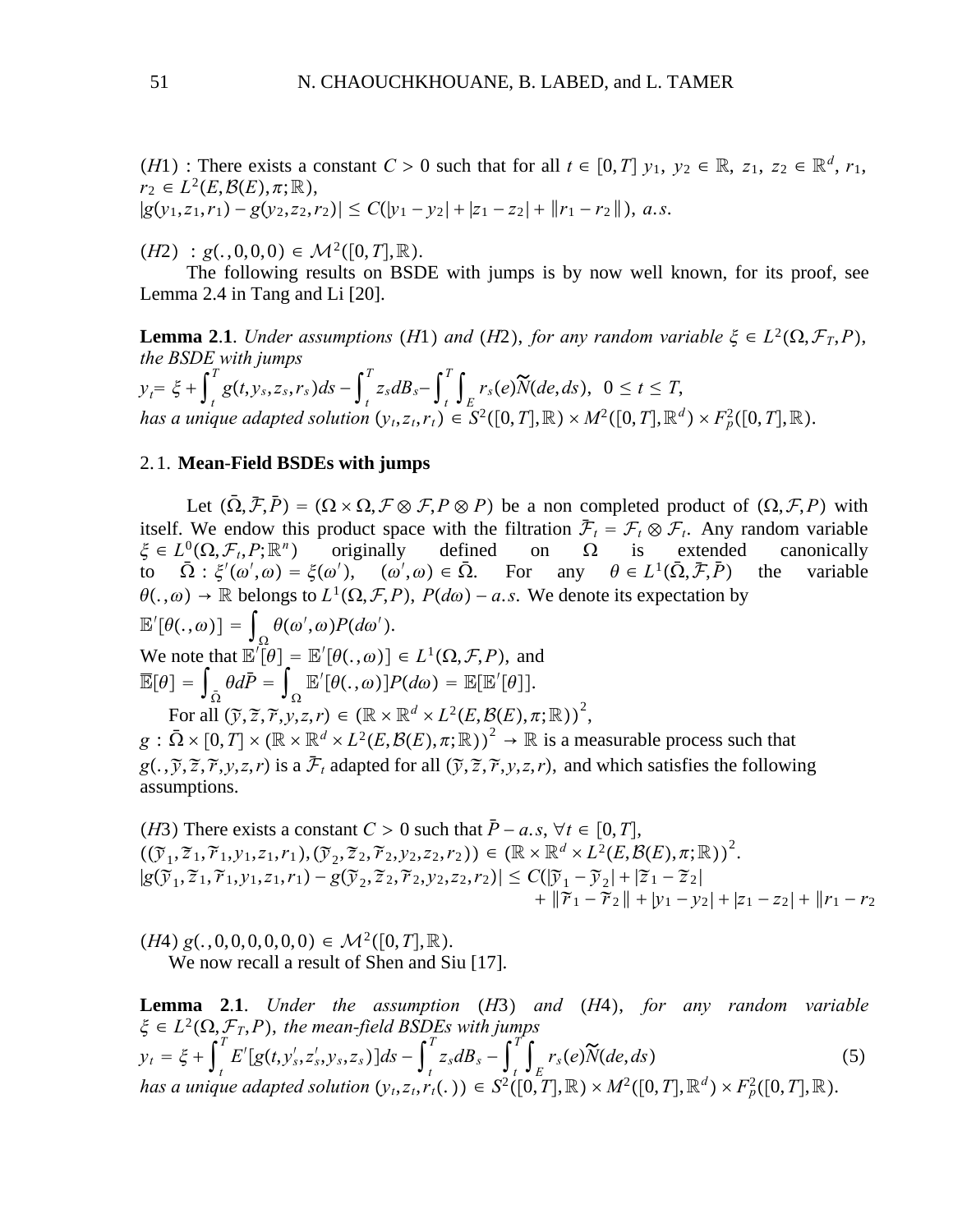**Remark 2.1.** We emphasize that, due to our notations, the driving coefficient of (5) has to be interpreted as follows

$$
\mathbb{E}'[g(s, y'_s, z'_s, r'_s, y_s, z_s, r_s)](\omega) = \mathbb{E}'[g(s, y'_s, z'_s, r'_s, y_s(\omega), z_s(\omega), r_s(\omega))]
$$
  
= 
$$
\int_{\Omega} g(\omega', \omega, s, y_s(\omega'), z_s(\omega'), r_s(\omega'), y_s(\omega), z_s(\omega), r_s(\omega))P(d\omega').
$$

#### 2. 2. **McKean**-**Vlasov SDEs with jumps**

We also introduce the McKean-Vlasov type SDEs with jumps [17]. Let  $f : \overline{\Omega} \times [0, T] \times \mathbb{R}^n$  $R^m \to \mathbb{R}^n$ ,  $\sigma : \overline{\Omega} \times [0,T] \times \mathbb{R}^n \times \mathbb{R}^n \to \mathbb{R}^{n \times d}$  and  $c : [0,T] \times \mathbb{R}^n \times \mathbb{R}^n \times E \to \mathbb{R}^n$  be measurable functions which are supposed to be satisfied by the following conditions.

*H*5 : *f*( $\overline{x}$ ,  $\overline{x}$ ,  $\overline{x}$ ),  $\sigma(\overline{x}, \overline{x}, x)$  and *c*( $\overline{x}$ ,  $\overline{x}$ ,  $\overline{x}$ ) are  $\overline{x}$ - progressively measurable continuous processes, for all  $\tilde{x}$ ,  $x \in \mathbb{R}^n$ , and there exists some constant  $C > 0$  such that:  $|f(t, \tilde{x}, x)|^2 + |\sigma(t, \tilde{x}, x)|^2 + \int_E |c(t, \tilde{x}, x, e)|^2 \pi(de) \leq C(1 + |\tilde{x}|^2 + |x|^2),$ *a*.*s*, for all  $0 \le t \le T$ ,  $\tilde{x}, x \in \mathbb{R}^n$ .

*(H6)* : There exists some constant *C* > 0 such that *a*.*s*, for all  $0 \le t \le T$ ,  $\tilde{x}$ ,  $x \in \mathbb{R}^n$  :

$$
\begin{cases}\n|f(t,\tilde{x}_1,x_1)-f(t,\tilde{x}_2,x_2)|^2 &\leq C(|\tilde{x}_1-\tilde{x}_2|^2+|x_1-x_2|^2), \\
|\sigma(t,\tilde{x}_1,x_1)-\sigma(t,\tilde{x}_2,x_2)|^2 &\leq C(|\tilde{x}_1-\tilde{x}_2|^2+|x_1-x_2|^2), \\
\int_E |c(t,\tilde{x}_1,x_1,e)-c(t,\tilde{x}_2,x_2,e)|^2\pi(de) &\leq C(|\tilde{x}_1-\tilde{x}_2|^2+|x_1-x_2|^2).\n\end{cases}
$$

**Theorem 2.2.** Under assumptions (H5) and (H6), the mean-field SDE  
\n
$$
\begin{cases}\ndx_t = \mathbb{E}'[f(t, (x_t)', x_t)]dt + \mathbb{E}'[\sigma(t, (x_t)', x_t)]dB_t \\
\quad + \mathbb{E}'[\int_E c(t, (x_{-t})', x_{-t}, e)]\widetilde{N}(de, dt), \\
x_0 = x,\n\end{cases}
$$
\n(6)

*has a unique solution*  $x_t \in S^2([0,T],\mathbb{R}^n)$ .

We remark that due to our notational convention,  $\mathbb{E}'\Big[ f(t, (x_t)', x_t) \Big](\omega) = \int_{\Omega} f(\omega', \omega, x_t(\omega'), x_t(\omega)) P(d\omega').$ 

#### 2. 3. **Decoupled mean**-**field forward**-**backward SDE with jumps**

Given two real- valued functions  $g$ ,  $\Phi$  which will be satisfied by the following conditions.

*(H7)*  $\Phi$  :  $\overline{\Omega} \times \mathbb{R}^n \times \mathbb{R}^n \to \mathbb{R}$  is a  $\overline{\mathcal{F}}_T \otimes \mathcal{B}(\mathbb{R}^n) \times \mathcal{B}(\mathbb{R}^n)$  measurable random variable.  $g : \overline{\Omega} \times [0,T] \times (\mathbb{R}^n \times \mathbb{R} \times \mathbb{R}^d \times L^2(E,\mathcal{B}(E),\pi;\mathbb{R}))^2 \to \mathbb{R}$  is a measurable process such that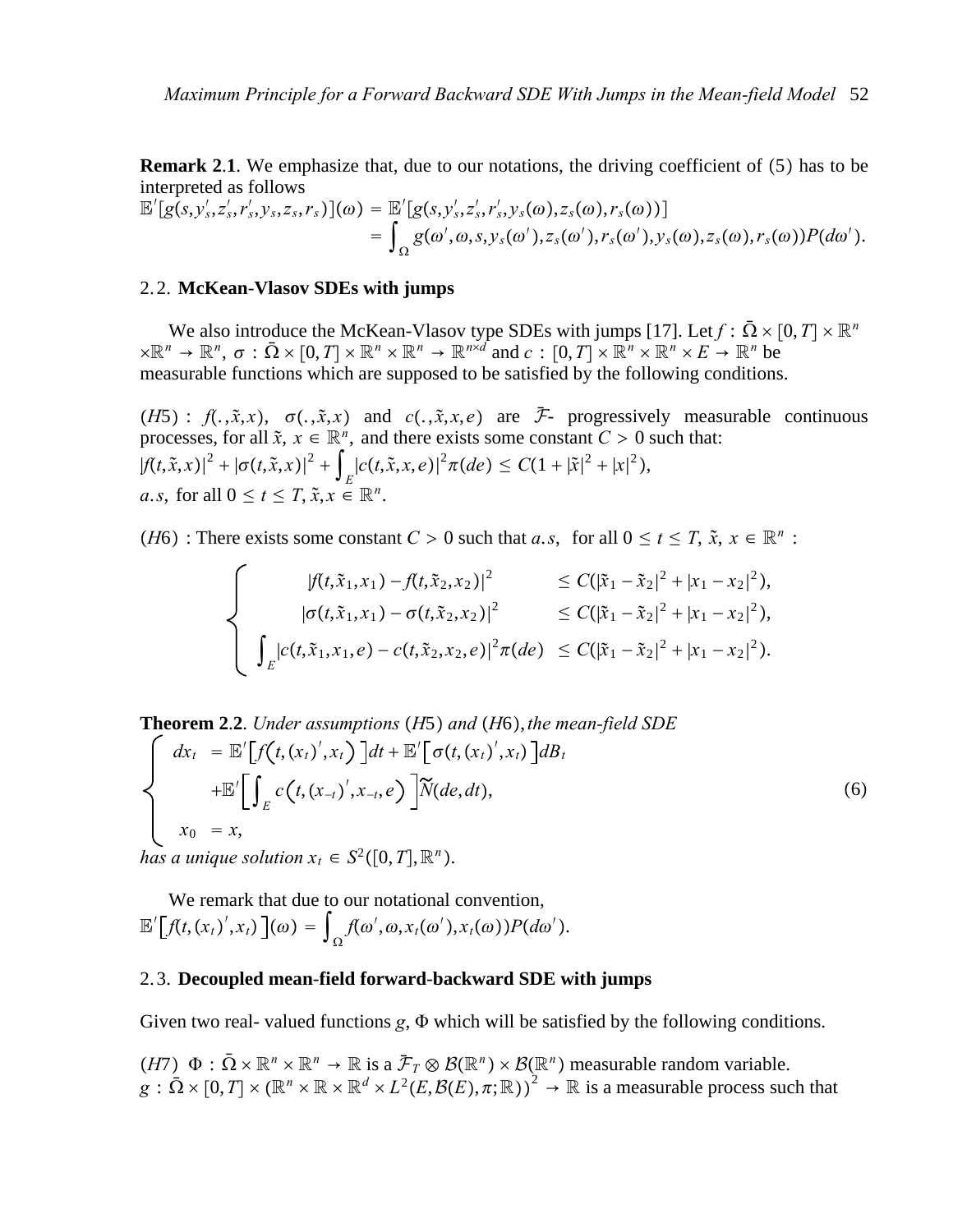$g(., \tilde{x}, \tilde{y}, \tilde{z}, \tilde{r}, x, y, z, r)$  is a  $\overline{\mathcal{F}}_t$  adapted for all  $(\tilde{x}, \tilde{y}, \tilde{z}, \tilde{r}, x, y, z, r) \in (\mathbb{R}^n \times \mathbb{R} \times \mathbb{R}^d \times L^2(E, \mathcal{B}(E), \pi; \mathbb{R}))^2$ .

*H*8) There exists a constant *C* > 0 such that for all  $\tilde{x}_1, x_1 \in \mathbb{R}^n$ ,  $\tilde{y}_1, y_1 \in \mathbb{R}$ ,  $\tilde{z}_1, \tilde{z}_2 \in \mathbb{R}^d$ ,  $\tilde{z}_2, z_1 \in \mathbb{R}^d$ ,  $\widetilde{r}_1, r_2 \in L^2(E, \mathcal{B}(E), \pi; \mathbb{R})$ :  $|\Phi(\widetilde{x}_1, x_1) - \Phi(\widetilde{x}_2, x_2)| \leq C(|\widetilde{x}_1 - \widetilde{x}_2| + |x_1 - x_2|).$ 

$$
|g(\tilde{x}_1, \tilde{y}_1, \tilde{z}_1, \tilde{r}_1, x_1, y_1, z_1, r_1) - g(\tilde{x}_2, \tilde{y}_2, \tilde{z}_2, \tilde{r}_2, x_2, y_2, z_2, r_2)|
$$
  
\n
$$
\leq C(|\tilde{x}_1 - \tilde{x}_2| + |\tilde{y}_1 - \tilde{y}_2| + |\tilde{z}_1 - \tilde{z}_2|
$$
  
\n
$$
+ ||\tilde{r}_1 - \tilde{r}_2|| + |x_1 - x_2| + |y_1 - y_2|
$$
  
\n
$$
+ |z_1 - z_2| + ||r_1 - r_2||).
$$

**Theorem 2.3.** Under the assumptions (H5), (H6), (H7) and (H8) the mean-field FBSDEs  
\n
$$
dx_t = \mathbb{E}'[f(t, (x_t)', x_t)]dt + \mathbb{E}'[\sigma(t, (x_t)', x_t)]dB_t
$$
\n
$$
+ \mathbb{E}'[\int_E c(t, (x_{-t})', x_{-t}, e)]\widetilde{N}(de, dt),
$$
\n
$$
-dy_t = \mathbb{E}'[\int_E g(t, (x_t)', (y_t)', (z_t)', (r_t(e))', x_t, y_t, z_t, r_t(e))\pi(de)]dt
$$
\n
$$
-z_t dB_t - \int_E r_t(e)\widetilde{N}(de, dt),
$$
\n
$$
x_0 = x,
$$
\n
$$
y_T = \mathbb{E}'[\Phi((x_T)', x_T)],
$$
\n(7)

have a unique adapted solution  $(x_t, y_t, z_t, r_t(.)$   $\in \mathcal{S}^2([0, T], \mathbb{R}^n) \times \mathcal{S}^2([0, T], \mathbb{R}) \times \mathcal{M}^2([0, T], \mathbb{R}^d) \times F_p^2([0, T], \mathbb{R}^m)$ .

### **3**. **Formulation of the Problem**

In this section we study the stochastic maximum principle where the system is described by Forward-Backward SDEs with jumps of the mean-field type. Our goal is to give a necessary and sufficient condition for optimality. So we consider the following mean-field control problem

$$
dx_t^v = \mathbb{E}'[f(t, (x_t^v)', x_t^v, v_t)]dt + \mathbb{E}'[\sigma(t, (x_t^v)', x_t^v, v_t)]dB_t + \mathbb{E}'[\int_E c(t, (x_{-t}^v)', x_{-t}^v, v_t, e)) \widetilde{N}(de, dt), -dy_t^v = \mathbb{E}'[\int_E g(t, (x_t^v)', (y_t^v)', (z_t^v)', (r_t^v(e))', x_t^v, y_t^v, z_t^v, r_t^v(e), v_t) \pi(de)]dt -z_t^v dB_t - \int_E r_t^v(e) \widetilde{N}(de, dt), x_0^v = x, y_T^v = \mathbb{E}'[\Phi((x_T^v)', x_T^v)].
$$
\n(8)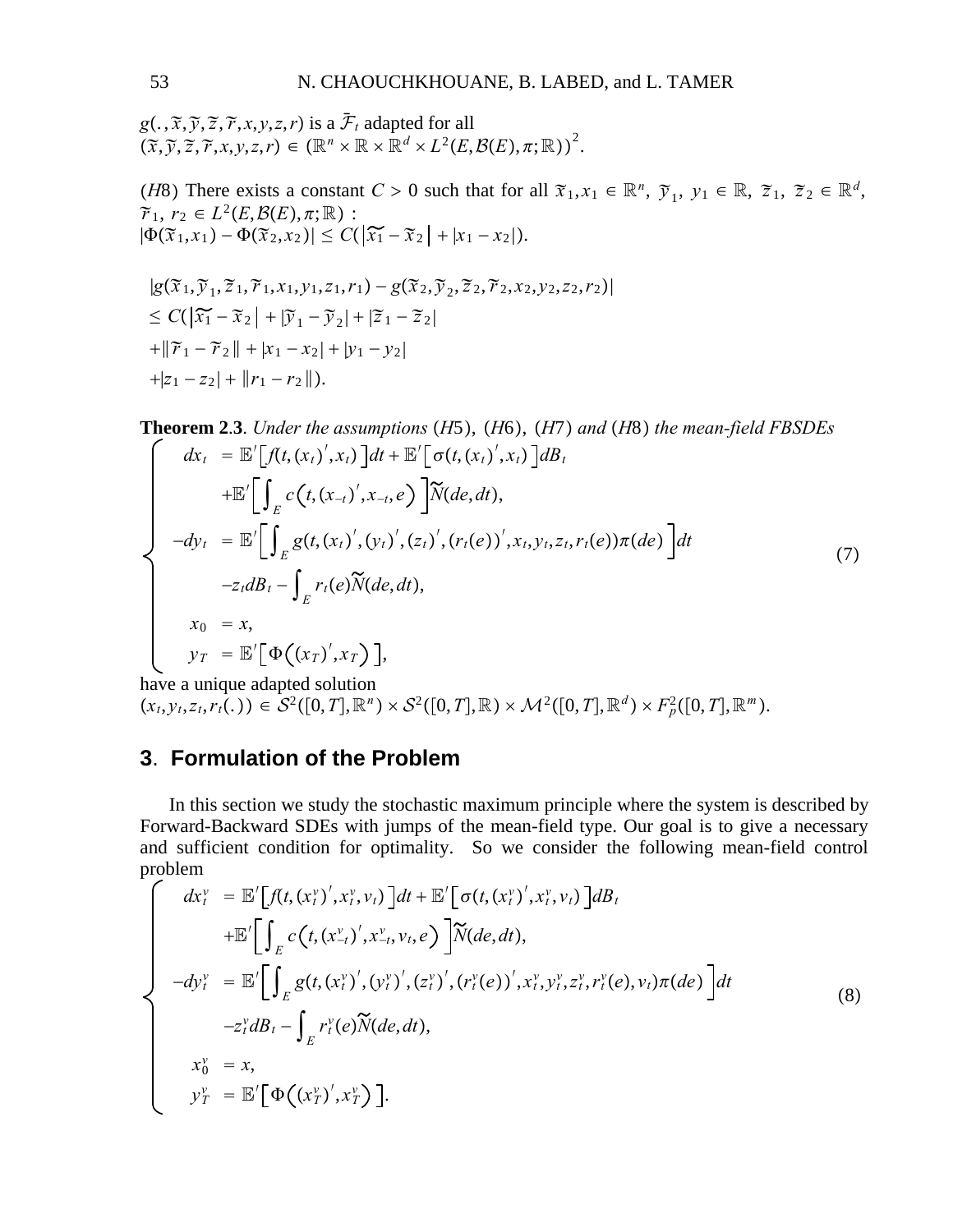The cost functional *J*, to be minimized, is given by

$$
J(v(.)) = \mathbb{E} \bigg[ \int_0^1 \mathbb{E}' \bigg[ \int_E l(t, (x_t^v)'', (y_t^v)', (z_t^v)', (r_t^v(e))', x_t^v, y_t^v, z_t^v, r_t^v(e), v_t) \pi(de) \bigg] dt + \mathbb{E}' h((x_T^v)', x_T^v) + \gamma \bigg( (y_0^v)', y_0^v \bigg) \bigg].
$$
  
We define the admissible control set as follows.  

$$
U_{ad} = \{v(.) \in L_{\mathcal{F},p}^2([0, T], \mathbb{R}^k); v(t) \in U, a.e. t \in [0, T], \mathbb{P} - a.s. \},
$$
\n
$$
(9)
$$

*U* be a non-empty convex subset of  $\mathbb{R}^k$ , where *f*,  $\sigma$ ,  $c$ ,  $g$ ,  $\Phi$ ,  $l$ ,  $h$  and  $\gamma$  are a mapping such that:

 $f: [0, T] \times \mathbb{R}^n \times \mathbb{R}^n \times U \to \mathbb{R}^n$ ,  $\sigma: [0, T] \times \mathbb{R}^n \times \mathbb{R}^n \times U \to \mathbb{R}^{n \times d}$ ,  $c : [0, T] \times \mathbb{R}^n \times \mathbb{R}^n \times U \times E \rightarrow \mathbb{R}^{n \times k},$  $g: [0,T] \times \mathbb{R}^n \times \mathbb{R}^m \times \mathbb{R}^{m \times d} \times L^2(E,\mathcal{B}(E),\pi;\mathbb{R}^m))^2 \times U \to \mathbb{R}^m, \ \Phi(\widetilde{x},x): \mathbb{R}^n \times \mathbb{R}^n \to \mathbb{R}^m,$  $\overline{l}$  :  $[0,T] \times (\mathbb{R}^n \times \mathbb{R}^m \times \mathbb{R}^{m \times d} \times L^2(E, \mathcal{B}(E), \pi; \mathbb{R}^m))^2 \times U \to \mathbb{R}, h : \mathbb{R}^n \times \mathbb{R}^n \to \mathbb{R},$  $\gamma$ :  $\mathbb{R}^m \times \mathbb{R}^m \to \mathbb{R}$ .

The optimal control is to minimize the cost function  $J(v(.))$  over the space  $U_{ad}$ . A control  $u \in U_{ad}$  is said to be optimal if

$$
J(u) = \min_{v \in U_{ad}} J(v).
$$

Throughout this paper, we assume  $(H)$  to mean the following conditions:

i) *f*,  $\sigma$  and *c* are Lipschitz in  $(\tilde{x}, x, v)$  and *g* is Lipschitz in  $(\tilde{x}, \tilde{y}, \tilde{z}, \tilde{r}, x, y, z, r, v)$ .

ii) *f*,  $\sigma$ , *c*, *g*, *l*, *h* and  $\gamma$  are continuously differentiable in their variables including  $(\tilde{x}, \tilde{y}, \tilde{z}, \tilde{r}, x, y, z, r, v).$ 

iii)  $f_{\tilde{x}}, \sigma_{\tilde{x}}, \int_E \left| c_{\tilde{x}}(.,.,.,e)\right|^2 \pi(de), g_{\tilde{x}}, g_{\tilde{y}}, g_{\tilde{z}}, g_{\tilde{r}}, f_x, \sigma_x, \int_E \left| c_x(.,.,.,e)\right|^2 \pi(de), g_x, g_y, g_z, g_r,$  $\int_E |c_v(\ldots, c)|^2 \pi(de)$  and  $g_v$  are bounded.

iv) *l*  $\overline{x}$ ,  $l_{\overline{y}}$ ,  $l_{\overline{z}}$ ,  $l_{\overline{y}}$ ,  $l_{\overline{z}}$ ,  $l_{\overline{y}}$ ,  $l_{z}$ ,  $l_{r}$  and  $l_{v}$  are bounded by  $|\overline{x}| + |\overline{x}| + |\overline{x}| + |v| + |v| + |v| + |v|$  the derivatives *h*<sub>2</sub> and *h*<sub>2</sub> are bounded by  $C(1 + |\overline{x}| + |\overline{y}| + |\overline{z}| + |\overline{r}| + |x| + |y| + |z| + |r| + |v|)$ , the derivatives  $h_{\overline{x}}$  and  $h_x$  are bounded by  $C(1 + |\tilde{x}|)$  and  $C(1 + |x|)$  respectively, also the derivatives  $\gamma_{\tilde{y}}$  and  $\gamma_y$  are bounded by  $C(1 + |\tilde{y}|)$ and  $C(1 + |y|)$  respectively.

 $v)$   $\forall (\tilde{x}, x) \in (\mathbb{R}^n)^2$ ,  $\Phi(\tilde{x}, x) \in L^2(\bar{\Omega}, \bar{\mathcal{F}}_T)$ , and  $\Phi(.,.)$  is continuously differentiable in  $(\tilde{x}, x)$  and  $\Phi_{\tilde{x}}, \Phi_x$  are bounded.

vi) For all  $t \in [0, T]$ ,  $g(t, 0, 0, 0, 0, 0, 0, 0) \in L^2_{\mathcal{F}}([0, T], \mathbb{R}^m)$ .

We may deduce here that if the appropriate *H* conditions are satisfied, then equation (8) has a unique solution

 $(x(.), y(.), z(.), r(., .)) \in S^2(\mathbb{R}^n) \times S^2(\mathbb{R}^m) \times M^2(\mathbb{R}^{d \times m}) \times F_P^2([0, T], \mathbb{R}^m)$ .

### **4**. **Variational Equations and Variational Inequality**

Let *u* be an optimal control and let  $(x_t, y_t, z_t, r_t(.)$  be the corresponding trajectory. Let *v* be such that  $u + v \in U_{ad}$ . Since  $U_{ad}$  is convex, then for any  $0 \le \theta \le 1$ ,  $u_t^{\theta} \equiv u_t + \theta v_t$  is also in  $U_{ad}$ . Also we denote by  $(x_t^{\theta}, y_t^{\theta}, z_t^{\theta}, r_t^{\theta})$  the a trajectory corresponding to  $u^{\theta}$ .

**Lemma 4**.**1**. *Under the above assumptions on the coefficients, we have*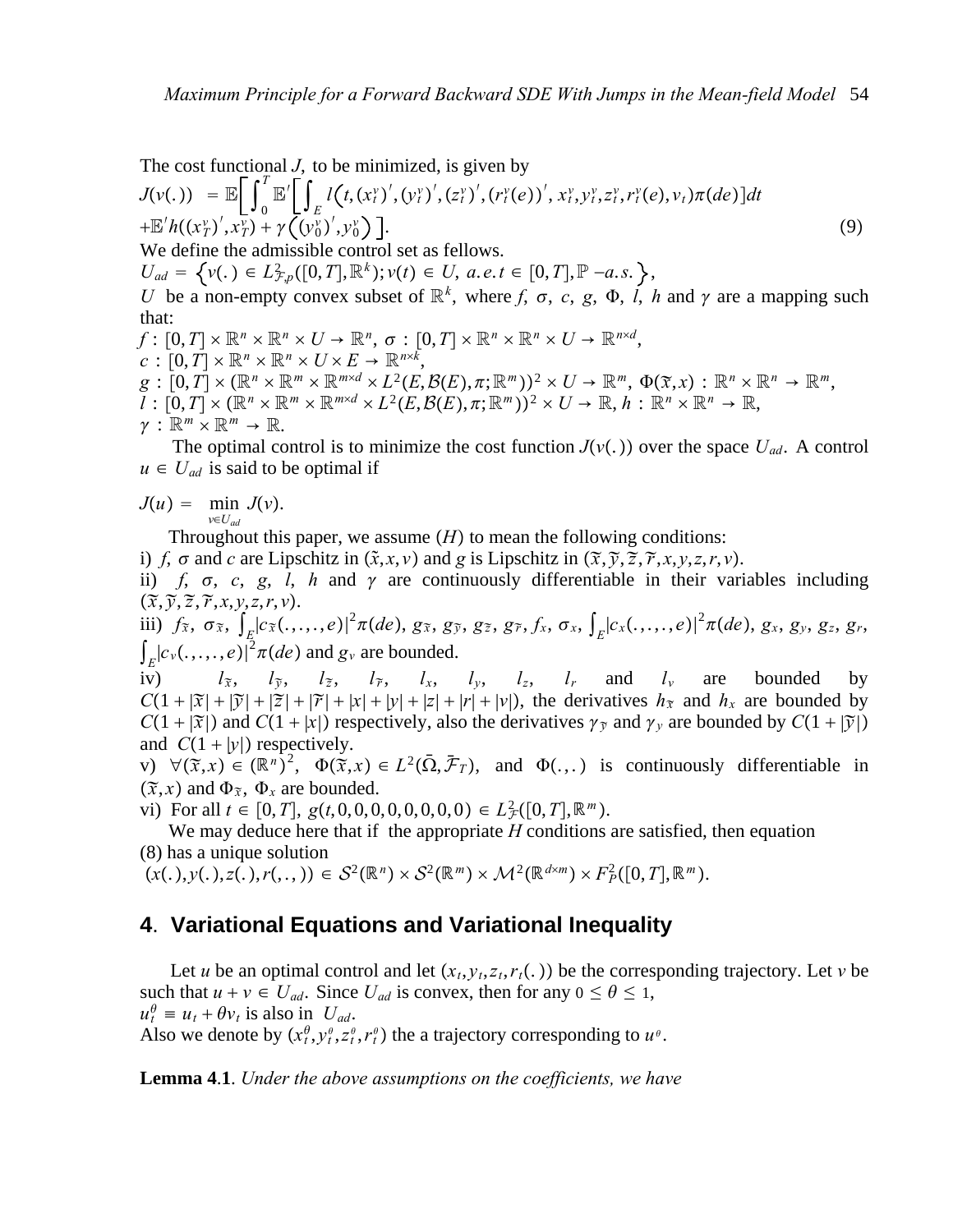$$
\lim_{\theta \to 0} \mathbb{E} \bigg[ \sup_{0 \le t \le T} |x_t^{\theta} - x_t|^2 \bigg] = 0,
$$
  
\n
$$
\lim_{\theta \to 0} \mathbb{E} \bigg[ \sup_{0 \le t \le T} |y_t^{\theta} - y_t|^2 \bigg] = 0,
$$
  
\n
$$
\lim_{\theta \to 0} \mathbb{E} \bigg[ \int_0^T |z_t^{\theta} - z_t|^2 dt \bigg] = 0,
$$
  
\n
$$
\lim_{\theta \to 0} \mathbb{E} \bigg[ \int_0^T \int_E |r_t^{\theta}(e) - r_t(e)|^2 \pi(de) dt \bigg] = 0.
$$

*Proof.* Let *u* be an optimal control and let  $(x_t, y_t, z_t, r_t(.)$  be the corresponding trajectory, and we denote by  $(x_t^{\theta}, y_t^{\theta}, z_t^{\theta}, r_t^{\theta})$  the a trajectory corresponding to the perturbed control  $u^{\theta}$ , to get  $x_t^{\theta} - x_t = \int_0^t$  $\int_{a}^{t} \mathbb{E}'\left[f(s, (x_{s}^{\theta})', x_{s}^{\theta}, u_{s}^{\theta}) - f(s, (x_{s}^{\theta})', x_{s}^{\theta}, u_{s})\right]ds$  $+\int_{0}^{t}$  $\int_{0}^{t} \mathbb{E}'\Big[\, \sigma(s,\left(x_{s}^{\scriptscriptstyle\theta}\right)',x_{s}^{\scriptscriptstyle\theta},u_{s}^{\scriptscriptstyle\theta}) - \sigma(\left(x_{s}^{\scriptscriptstyle\theta}\right)',x_{s}^{\scriptscriptstyle\theta},u_{s}^{\scriptscriptstyle\theta}) \,\Big] dB_{s}$  $+\int_0^t$  $\int_{0}^{t} \mathbb{E}'\bigg[\int_{E} c\Big(s, (x_{s-}^{\theta})^{'}, x_{s-}^{\theta}, u_{s}^{\theta}, e\Big) - c\Big(s, (x_{s-}^u)^{'},\ x_{s-}^u, u_{s},\ e\Big)\bigg]\widetilde{N}(de, ds),$  $y_t^{\theta} - y_t = \int_t^t$  $\int_{t}^{T} \mathbb{E}^{\prime} \int_{E} \Big[ g(s, (x^{\theta}_{s})^{\prime}, (y^{\theta}_{s})^{\prime}, (z^{\theta}_{s})^{\prime}, (r^{\theta}_{s}(e))^{\prime}, x^{\theta}_{s}, y^{\theta}_{s}, z^{\theta}_{s}, r^{\theta}_{s}(e), u^{\theta}_{s}) \Big]$  $-\, g(s, (x_s)^{'}, (y_s)^{'}, (z_s)^{'}, (r_s(e))^{'}, x_s, y_s, z_s, r_s(e), u_s)\, \Big] \pi(de) ds$  $-\int_t^t$  $\int_t^T [z_s^\theta - z_s] dB_s - \int_t^T$  $\int_{t}^{T} \int_{E} [r_s^{\theta}(e) - r_s(e)] \widetilde{N}(de, dt) + \mathbb{E}' \Big[ \Phi\Big((x_T^{\theta})^{'}, x_T^{\theta}\Big) - \Phi\Big((x_T)^{'}, x_T\Big) \Big].$ Since  $(a + b + c)^2 \leq 3(a^2 + b^2 + c^2)$ , and by the Lipschitz condition on coefficients of our

system, we have

$$
\mathbb{E}\Big[\sup_{0\leq s\leq t} |x_s^{\theta} - x_s|^2\Big] \leq 3T \mathbb{E}\Big[\int_0^t \Big|\mathbb{E}'\Big[f(s,(x_s^{\theta})',x_s^{\theta},u_s^{\theta})\Big] \ - f(s,(x_s^u)',x_s^u,u_s)\Big]\Big|^2 ds \Big] \n+ 12 \mathbb{E}\Big[\int_0^t \Big|\mathbb{E}'\Big[\sigma(s,(x_s^{\theta})',x_s^{\theta},u_s^{\theta})\Big] \n- \sigma(s,(x_s^u)',x_s^u,u_s)\Big]\Big|^2 ds \Big] \n+ 12 \mathbb{E}\Big[\int_0^t \int_E \Big|\mathbb{E}'\Big[c(s,(x_s^{\theta})',x_s^{\theta},u_s^{\theta},e)\Big] \n- c(s,(x_s^u)',x_s^u,u_s,e)\Big]\Big|^2 \Big] \pi(de)ds \n\leq C_T \mathbb{E}\int_0^t |x_s^{\theta} - x_s|^2 ds + \theta^2 C_T \mathbb{E}\int_0^t |v_s|^2 ds.
$$

With the same arguments, we have: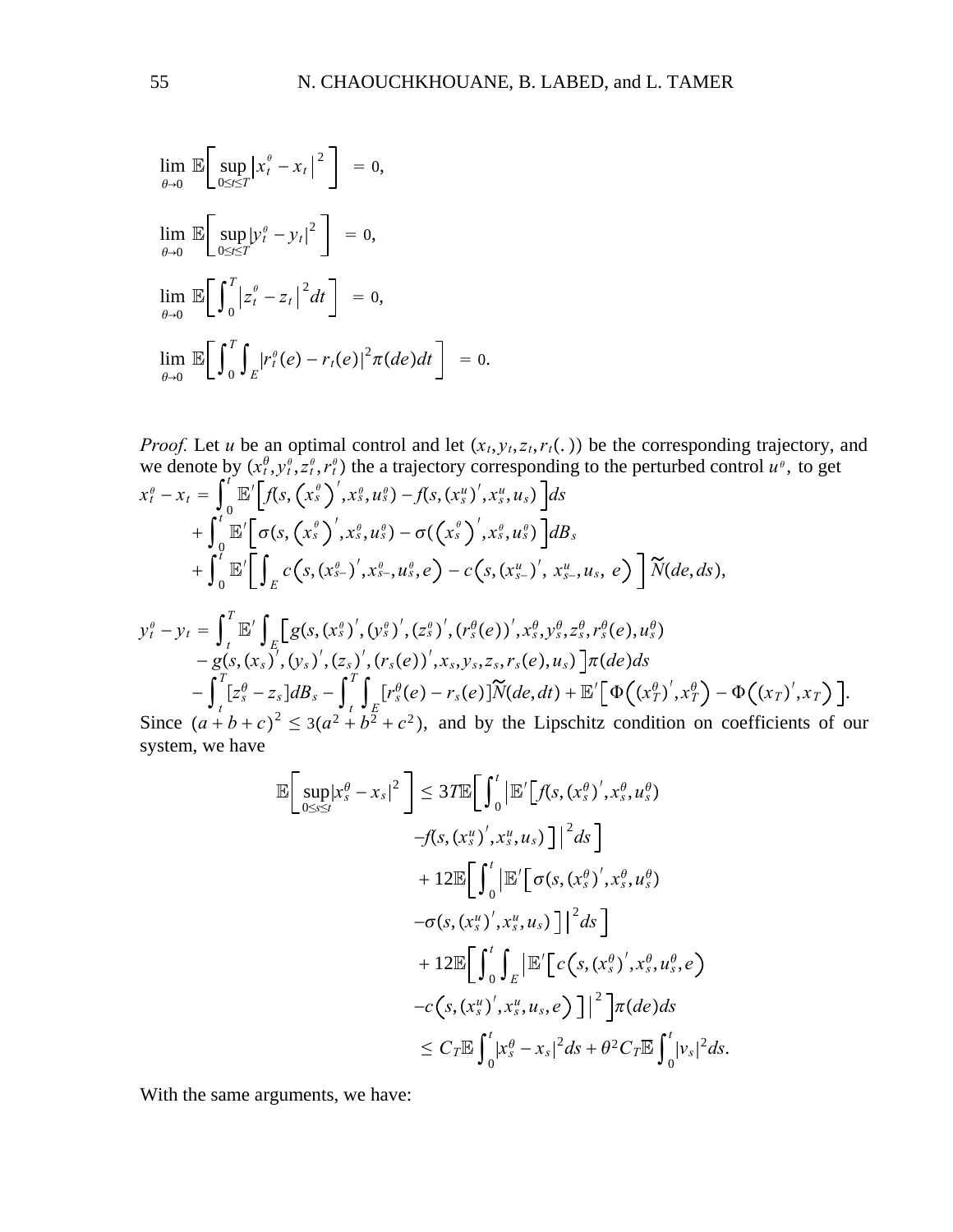$$
\mathbb{E}\left[\sup_{t\leq s\leq T} |y_s^{\theta} - y_s|^2\right] + \mathbb{E}\int_t^T |z_s^{\theta} - z_s|^2 ds + \mathbb{E}\int_t^T \int_E |r_s^{\theta}(e) - r_s(e)|^2 \pi(de)ds
$$
  
\n
$$
\leq C_T \mathbb{E}\left[\int_t^T |x_s^{\theta} - x_s|^2 ds + \mathbb{E}\int_t^T |z_s^{\theta} - z_s|^2 ds\right]
$$
  
\n
$$
+ \int_t^T \int_E |r_s^{\theta}(e) - r_s(e)|^2 \pi(de)ds] + \theta^2 C_T \mathbb{E}\int_t^T |v_s|^2 ds.
$$

From Gronwall's lemma we have the desired result.

Let 
$$
(\xi(.), \eta(.), \zeta(.), \varrho(.), \cdot)
$$
 be the solution of  
\n
$$
d\xi_t = \mathbb{E}'[f_{\tilde{x}}(t, (x_t)', x_t, u_t)(\xi_t)'
$$
\n
$$
+ f_{x}(t, (x_t)', x_t, u_t) \xi_t + f_{y}(t, (x_t)', x_t, u_t) v_t] dt
$$
\n
$$
+ \mathbb{E}'[\sigma_{\tilde{x}}(t, (x_t)', x_t, u_t) \xi_t + \sigma_{y}(t, (x_t)', x_t, u_t) v_t)] dB_t
$$
\n
$$
\mathbb{E}'[\int_E c_{\tilde{x}}(t, (x_{t-1}', x_{t}, u_t, e)(\xi_{t-1}')
$$
\n
$$
c_{x}(t, (x_{t-1}', x_{t}, u_t, e)(\xi_{t-1}) + c_{y}(t, (x_{t-1}', x_{t}, u_t, e) v_t] \widetilde{N}(de, dt),
$$
\n
$$
\xi_0 = 0.
$$
\n
$$
-d\eta_t = \mathbb{E}'[\iint_E g_{\tilde{x}}(t, e)(\xi_t)' + g_{x}(t, e)\xi_t + g_{\tilde{y}}(t, e)(\eta_t)' + g_{y}(t, e)\eta_t
$$
\n
$$
+ g_{\tilde{z}}(t, e)(\zeta_t)' + g_{\tilde{z}}(t, e)\zeta_t + g_{\tilde{y}}(t, e)(\varrho_t(e))' + g_{r}(t, e)\varrho_t(e)
$$
\n
$$
+ g_{y}(t, e)v_t] \pi(de) dt - \zeta_t dB(t) - \int_E \varrho_t(e) \widetilde{N}(de, dt),
$$
\n
$$
\eta_T = \mathbb{E}'[\Phi_{\tilde{x}}((x_T)', x_T)(\xi_T)' + \Phi_{x}((x_T)', x_T)\xi_T].
$$
\n(11)

The equations (10) and (11) are called variational equations, and under the  $(H)$  assumptions, the system  $(10) - (11)$  has a unique solution

 $(\xi(.)$ ,  $\eta(.)$ ,  $\zeta(.)$ ,  $\rho($ ...) $) \in S^2(\mathbb{R}^n) \times S^2(\mathbb{R}^m) \times \mathcal{M}^2(\mathbb{R}^{m \times d}) \times F_P^2([0, T], \mathbb{R}^m)$ . To simplify notation, we shall assume

 $\hat{x}^{\theta}_t = \theta^{-1}(x^{\theta}_t - x^{\theta}_t) - \xi_t,$  $\hat{y}_t^{\theta} = \theta^{-1}(y_t^{\theta} - y_t) - \eta_t$  $\hat{z}^{\theta}_t = \theta^{-1}(z^{\theta}_t - z_t) - \zeta_t,$  $\hat{r}^{\theta}_{t}(e) = \theta^{-1}(r^{\theta}_{t}(e) - r_{t}(e)) - \varrho_{t}(e),$ in the following convergence results.

**Lemma 4**.**1**. *Let assumptions (H) hold, then*  $\theta \rightarrow 0$ lim 0≤*t*≤*T*  $\sup \mathbb{E} \Big[ |\hat{x}_t^{\theta}|^2 \Big] = 0,$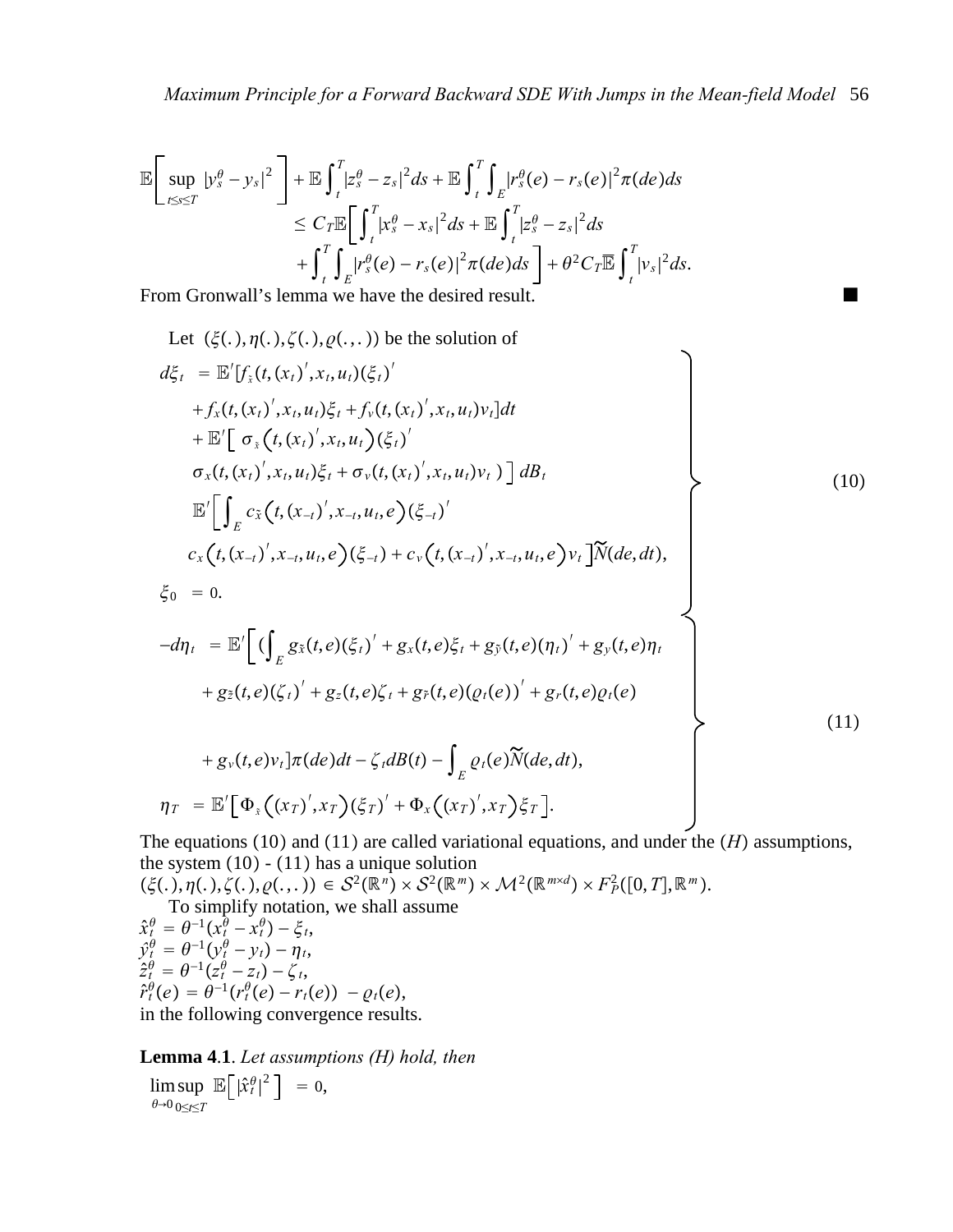$$
\limsup_{\theta \to 0} \mathbb{E} \Big[ \left| \hat{y}_t^{\theta} \right|^2 \Big] = 0,
$$
\n
$$
\lim_{\theta \to 0} \mathbb{E} \Big[ \int_0^T \left| \hat{z}_t^{\theta} \right|^2 dt \Big] = 0,
$$
\n
$$
\lim_{\theta \to 0} \mathbb{E} \Big[ \int_0^T \int_E \left| \hat{r}_t^{\theta}(e) \right|^2 \pi(de) dt \Big] = 0.
$$
\n(12)

Proof. First, we have

$$
\hat{x}_{t}^{\theta} = \frac{1}{\theta} \int_{0}^{t} \mathbb{E}'[f(s,(x_{s}^{\theta})',x_{s}^{\theta},u_{s}^{\theta}) - f(s,(x_{s}^{\theta})',x_{s}^{\mu},u_{s})]ds \n+ \frac{1}{\theta} \int_{0}^{t} \mathbb{E}'[\sigma(s,(x_{s}^{\theta})',x_{s}^{\theta},u_{s}^{\theta}) - \sigma(s,(x_{s}^{\mu})',x_{s}^{\mu},u_{s})]dB_{s} \n+ \frac{1}{\theta} \int_{0}^{t} \mathbb{E}'[\int_{E} c(s,(x_{-s}^{\theta})',x_{-s}^{\theta},u_{s}^{\theta},e) - c(s,(x_{-s}^{\mu})',x_{-s}^{\mu},u_{s},e)]\widetilde{N}(de,ds) \n- \int_{0}^{t} \mathbb{E}'[f_{s}(s,(x_{s})',x_{s},u_{s})(\xi_{s})' + f_{x}(s,(x_{s})',x_{s},u_{s})\xi_{s} \n+ f_{v}(s,(x_{s})',x_{s},u_{s})v_{s})]ds \n- \int_{0}^{t} \mathbb{E}'[\sigma_{s}(s,(x_{s})',x_{s},u_{s})(\xi_{s})' + \sigma_{x}(s,(x_{s})',x_{s},u_{s})\xi(s) \n+ \sigma_{v}(s,(x_{s})',x_{s},u_{s})v_{s})]dB_{s} \n- \int_{0}^{t} \mathbb{E}'[\int_{E} c_{s}(s,(x_{-s}^{\theta})',x_{-s}^{\theta},u_{s}^{\theta},e)(\xi_{s})' + c_{x}(s,(x_{-s}^{\theta})',x_{-s}^{\theta},u_{s}^{\theta},e)\xi_{s} \n+ c_{v}(s,(x_{-s})',x_{-s},u_{s},e))v_{s}] \widetilde{N}(de,ds).
$$
\n(13)

By applying the Taylor's development with all the above coefficients, we can rewrite (13) as follows

$$
\hat{x}_{t}^{\theta} = \int_{0}^{t} \int_{0}^{1} \mathbb{E}' \Big[ f_{\tilde{x}} \Big( s, (x_{s}^{u})' + \lambda \theta (\hat{x}_{s}^{\theta} + \xi_{s})', x_{s}^{\theta}, u_{s}^{\theta} \Big) (\hat{x}_{\theta}(s))' \Big] d\lambda ds \n+ \int_{0}^{t} \int_{0}^{1} \mathbb{E}' \Big[ f_{x} \Big( s, (x_{s}^{u})', x_{s}^{u} + \lambda \theta (\hat{x}_{s}^{\theta} + \xi_{s}), u_{s}^{\theta} \Big) (\hat{x}_{s}^{\theta}) \Big] d\lambda ds \n+ \int_{0}^{t} \int_{0}^{1} \mathbb{E}' \Big[ \sigma_{\tilde{x}} \Big( s, (x_{s}^{u})' + \lambda \theta (\hat{x}_{s}^{\theta} + \xi_{s})', x_{s}^{\theta}, u_{s}^{\theta} \Big) (\hat{x}_{s}^{\theta})' \Big] d\lambda dB_{s} \n+ \int_{0}^{t} \int_{0}^{1} \mathbb{E}' \Big[ \sigma_{x} \Big( s, (x_{s}^{u})', x_{s}^{u} + \lambda \theta (\hat{x}_{s}^{\theta} + \xi_{s}), u_{s}^{\theta} \Big) (\hat{x}_{s}^{\theta}) \Big] d\lambda dB_{s} \n+ \int_{0}^{t} \int_{0}^{1} \mathbb{E}' \Big[ c_{\tilde{x}} \Big( s, (x_{-s}^{u})' + \lambda \theta (\hat{x}_{-s}^{\theta} + \xi_{-s})', x_{-s}^{\theta}, u_{s}^{\theta}, e \Big) (\hat{x}_{-s}^{\theta})' \Big] d\lambda \widetilde{N}(de, ds) \n+ \int_{0}^{t} \int_{0}^{1} \int_{0}^{1} \mathbb{E}' \Big[ c_{x} \Big( s, (x_{-s}^{u})', x_{-s}^{u} + \lambda \theta (\hat{x}_{-s}^{\theta} + \xi_{-s}), u_{s}^{\theta}, e \Big) (\hat{x}_{-s}^{\theta}) \Big] d\lambda \widetilde{N}(de, ds) \n+ A_{t}^{1, \theta} + A_{t}^{2, \theta} + A_{t}^{3, \theta},
$$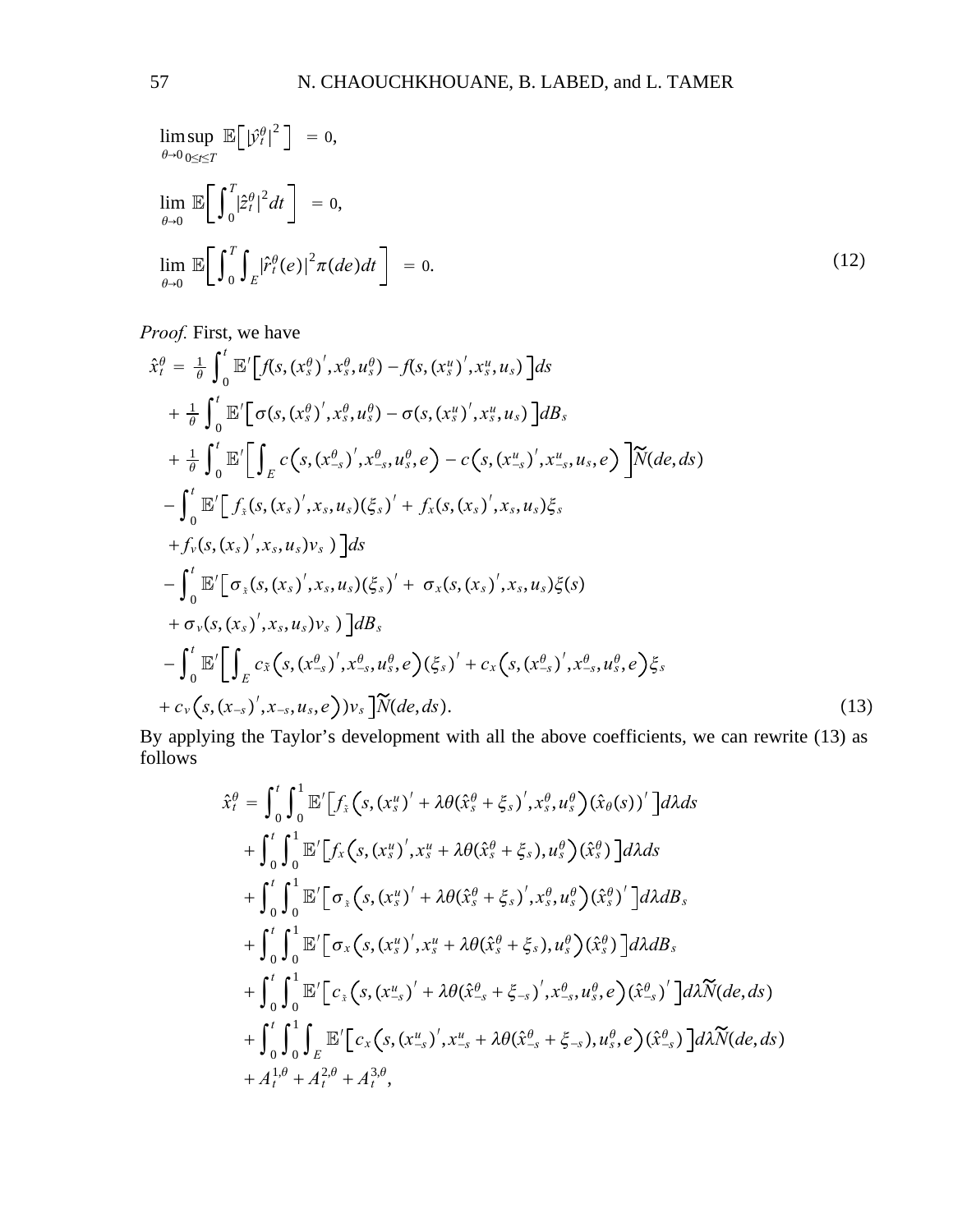*Maximum Principle for a Forward Backward SDE With Jumps in the Mean-field Model* 58 where

$$
A_t^{1,\theta} = \int_0^t \int_0^1 \mathbb{E}' \Big[ f_x \Big( s, (x_s^u)' + \lambda \theta (\hat{x}_s^{\theta} + \xi_s)' , x_s^{\theta}, u_s^{\theta} \Big) - (f_x \Big( s, (x_s)' , x_s, u_s \Big) (\xi_s)' \Big] d\lambda ds + \int_0^t \int_0^1 \mathbb{E}' \Big[ f_x \Big( s, (x_s^u)' , x_s^u + \lambda \theta (\hat{x}_s^{\theta} + \xi_s) , u_s^{\theta} \Big) - f_x \Big( s, (x_s)' , x_s, u_s \Big) (\xi_s) \Big] d\lambda ds + \int_0^t \int_0^1 \mathbb{E}' \Big[ f_y \Big( s, (x_s^u)' , x_s^u, \lambda \theta v_s \Big) - f_y \Big( s, (x_s)' , x_s, u_s \Big) \Big] v_s d\lambda ds,
$$

$$
A_t^{2,\theta} = \int_0^t \int_0^1 \mathbb{E}' \Big[ \sigma_x \Big( s, (x_s^u)' + \lambda \theta (\hat{x}_s^{\theta} + \xi_s)' , x_s^{\theta}, u_s^{\theta} \Big) - \Big( \sigma_x \Big( s, (x_s)' , x_s, u_s \Big) \Big( \xi_s \Big)' \Big] d\lambda dB_s
$$
  
+ 
$$
\int_0^t \int_0^1 \mathbb{E}' \Big[ \sigma_x \Big( s, (x_s^u)' , x_s^u + \lambda \theta (\hat{x}_s^{\theta} + \xi_s) , u_s^{\theta} \Big) - \sigma_x \Big( s, (x_s^u)' , x_s^u + \lambda \theta (\hat{x}_s^{\theta} + \xi_s) , u_s^{\theta} \Big) \xi_s \Big] d\lambda dB_s
$$
  

$$
\int_0^t \int_0^1 \mathbb{E}' \Big[ \sigma_v \Big( s, (x_s^u)' , x_s^u, \lambda \theta v_s \Big) - \sigma_v \Big( s, (x_s)' , x_s, u_s \Big) \Big] v_s d\lambda dB_s,
$$

$$
A_t^{3,\theta} = \int_0^t \int_E \int_0^1 \mathbb{E}' \Big( c_x \Big( s, (x_{-s}^u)' + \lambda \theta (\hat{x}_{-s}^\theta + \xi_{-s})', x_{-s}^\theta, u_s^\theta, e \Big) - (c_x \Big( s, (x_{-s})', x_{-s}, u_s, e \Big) (\xi_{-s})' \Big) d\lambda \widetilde{N}(de, ds) + \int_0^t \int_E \int_0^1 \mathbb{E}' \Big[ c_x \Big( s, (x_{-s}^u)', x_{-s}^u + \lambda \theta (\hat{x}_{-s}^\theta + \xi_{-s}), u_s^\theta, e \Big) - c_x \Big( s, (x_{-s})', x_{-s}, u_{-s}, e \Big) \xi_{-s} \Big] d\lambda \widetilde{N}(de, ds) + \int_0^t \int_E \int_0^1 \mathbb{E}' \Big[ c_v \Big( s, (x_{-s}^u)', x_{-s}^u, \lambda \theta v_s, e \Big) - c_v \Big( s, (x_{-s})', x_{-s}, u_s, e \Big) \Big] v_s d\lambda \widetilde{N}(de, ds).
$$

Therefore,

$$
\mathbb{E}\Bigg[\sup_{s\in[0,t]}|\hat{x}_s^{\theta}|^2\Bigg] \leq
$$
\n
$$
\mathbb{CE}\int_0^t\int_0^1\mathbb{E}'\Big[\int_{\tilde{x}}(s,(x_s^u)'+\lambda\theta(\hat{x}_s^{\theta}+\xi_s)',x_s^{\theta},u_s^{\theta})(\hat{x}_{\theta}(s))'\Big|^2\Big]d\lambda ds
$$
\n
$$
+C\mathbb{E}\int_0^t\int_0^1\mathbb{E}'\Big[\Big|\sigma_{\tilde{x}}(s,(x_s^u)'+\lambda\theta(\hat{x}_s^{\theta}+\xi_s)',x_s^{\theta},u_s^{\theta})(\hat{x}_s^{\theta})'\Big|^2\Big]d\lambda ds
$$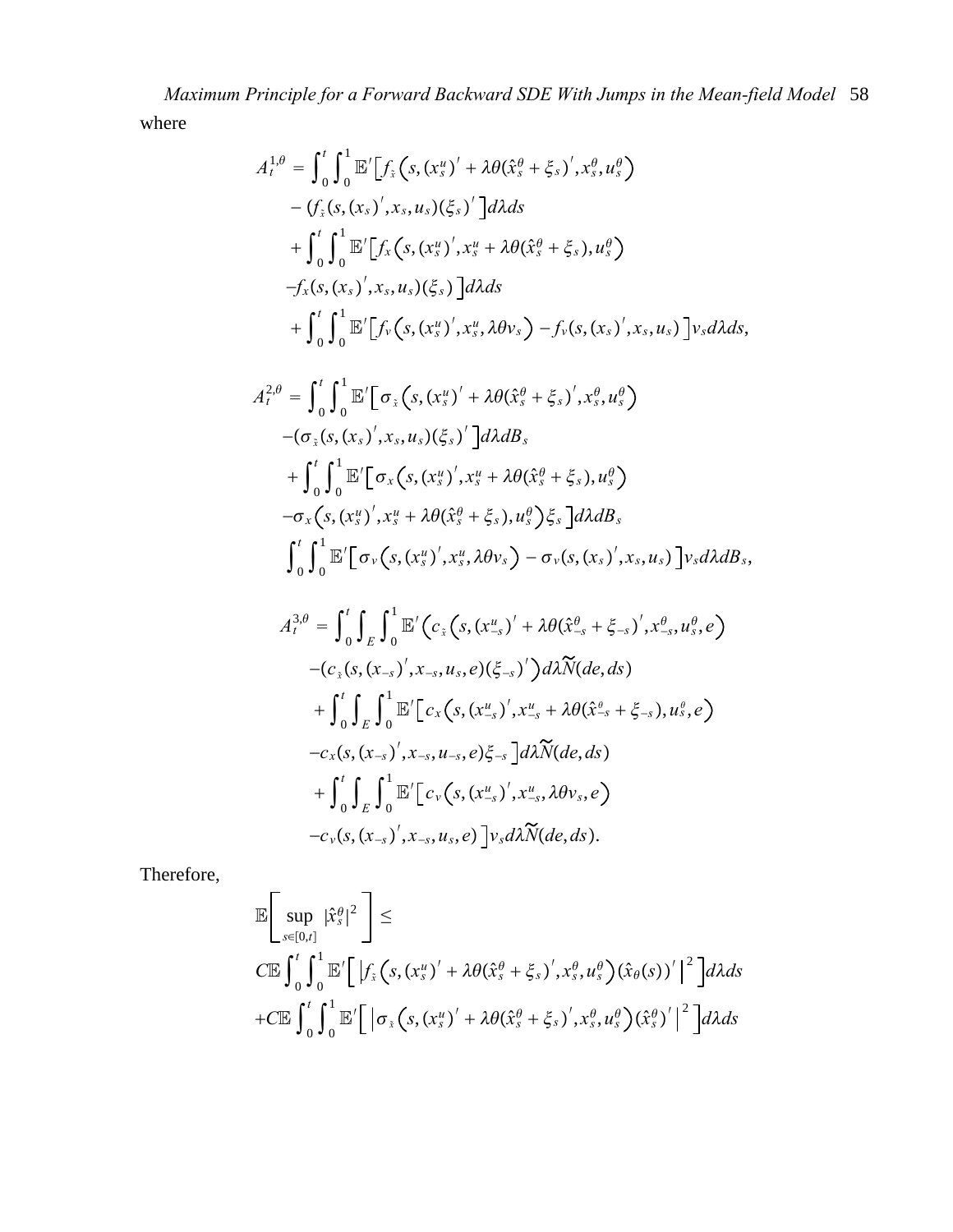$$
+C\mathbb{E}\int_{0}^{t}\int_{0}^{1}\mathbb{E}'\Big[\big|\sigma_{x}\big(s,(x_{s}^{u})',x_{s}^{u}+\lambda\theta(\hat{x}_{s}^{\theta}+\xi_{s}),u_{s}^{\theta}\big)(\hat{x}_{s}^{\theta})\big|^{2}\Big]d\lambda ds
$$
  
+
$$
C\mathbb{E}\int_{0}^{t}\int_{0}^{1}\mathbb{E}'\Big[\big|\sigma_{x}\big(s,(x_{s}^{u})',x_{s}^{u}+\lambda\theta(\hat{x}_{s}^{\theta}+\xi_{s}),u_{s}^{\theta}\big)(\hat{x}_{s}^{\theta})\big|^{2}\Big]d\lambda ds
$$
  
+
$$
C\mathbb{E}\int_{0}^{t}\int_{E}\int_{0}^{1}\mathbb{E}'\Big[\big|c_{\hat{x}}\big(s,(x_{-s}^{u})' + \lambda\theta(\hat{x}_{-s}^{\theta}+\xi_{-s})',x_{-s}^{\theta},u_{s}^{\theta},e\big)(\hat{x}_{-s}^{\theta})\big|^{2}\Big]d\lambda ds
$$
  
+
$$
|c_{x}\big(s,(x_{-s}^{u})',x_{-s}^{u}+\lambda\theta(\hat{x}_{-s}^{\theta}+\xi_{-s}),u_{s}^{\theta},e\big)(\hat{x}_{-s}^{\theta})\big|^{2}\Big]d\lambda\pi(de)ds
$$
  
+
$$
C\mathbb{E}\Big[\sup_{s\in[0,t]}|A_{s}^{1,\theta}|^{2}\Big]+C\mathbb{E}\Big[\sup_{s\in[0,t]}|A_{s}^{2,\theta}|^{2}\Big]
$$
  
+
$$
C\mathbb{E}\Big[\sup_{s\in[0,t]}|A_{s}^{3,\theta}|^{2}\Big].
$$

Then from lemma 4.1 and the uniform Lipschitz continuity of  $f_{\tilde{x}}(x, \tilde{x}, v)$ ,  $f_{x}(x, \tilde{x}, v)$ ,  $f_{\nu}(x,\tilde{x},\nu), \sigma_{\tilde{x}}(x,\tilde{x},\nu), \sigma_{x}(x,\tilde{x},\nu), \sigma_{\nu}(x,\tilde{x},\nu), \int_{E} c_{\tilde{x}}(x,\tilde{x},\nu,e)\pi(de), \int_{E} c_{x}(x,\tilde{x},\nu,e)\pi(de)$  and  $\int_E c_v(x, \tilde{x}, v, e) \pi(de)$  with respect to  $\tilde{x}$ , *x*, *v*, we have

$$
\lim_{\theta \to 0} \mathbb{E} \Bigg[ \sup_{s \in [0,T]} \left| A_s^{1,\theta} \right|^2 \Bigg] + \lim_{\theta \to 0} \mathbb{E} \Bigg[ \sup_{s \in [0,T]} \left| A_s^{2,\theta} \right|^2 \Bigg] + \lim_{\theta \to 0} \mathbb{E} \Bigg[ \sup_{s \in [0,T]} \left| A_s^{3,\theta} \right|^2 \Bigg] = 0.
$$

On the other hand, since of all the derivatives of  $f$ ,  $\sigma$  and  $c$  are bounded, we obtain

$$
\mathbb{E}\left[\sup_{s\in[0,t]}|\hat{x}_s^{\theta}|^2\right] \leq C \int_0^t |\hat{x}_s^{\theta}|^2 ds + C \mathbb{E}\left(\left[\sup_{s\in[0,t]}|A_s^{1,\theta}|^2\right] + \left[\sup_{s\in[0,t]}|A_s^{2,\theta}|^2\right] + \left[\sup_{s\in[0,t]}|A_s^{3,\theta}|^2\right] \right).
$$

Finally, applying Gronwall's lemma allows to complete the proof. Hence

$$
-d\hat{y}_{t}^{\theta} = \frac{1}{\theta} \Big( \mathbb{E}' \Big[ \int_{E} (g(t, u_{t}^{\theta}) - g(t, u_{t}) \pi(de) \Big] dt - (z_{t}^{\theta} - z_{t}^{u}) dB_{t} - \int_{E} (r_{t}^{\theta}(e) - r_{t}^{u}(e)) \widetilde{N}(de, dt) \Big) - \mathbb{E}' \Big[ \int_{E} g_{\tilde{x}}(t, e) (\xi_{t})' + g_{x}(t, e) \xi_{t} + g_{\tilde{y}}(t, e) (\eta_{t})' + g_{y}(t, e) \eta_{t} + g_{\tilde{z}}(t, e) (\zeta_{t})' + g_{z}(t, e) \zeta_{t} + g_{\tilde{r}}(t, e) (\varrho_{t}(e))' + g_{r}(t, e) \varrho_{t}(e) + g_{v}(t, e) v_{t} \pi(de) \Big] dt - \zeta_{t} dB_{t} - \int_{E} \varrho_{t}(e) \widetilde{N}(de, dt),
$$
\n(14)

and the use of the Taylor's development with all the above coefficients, allows for rewriting (14) as follows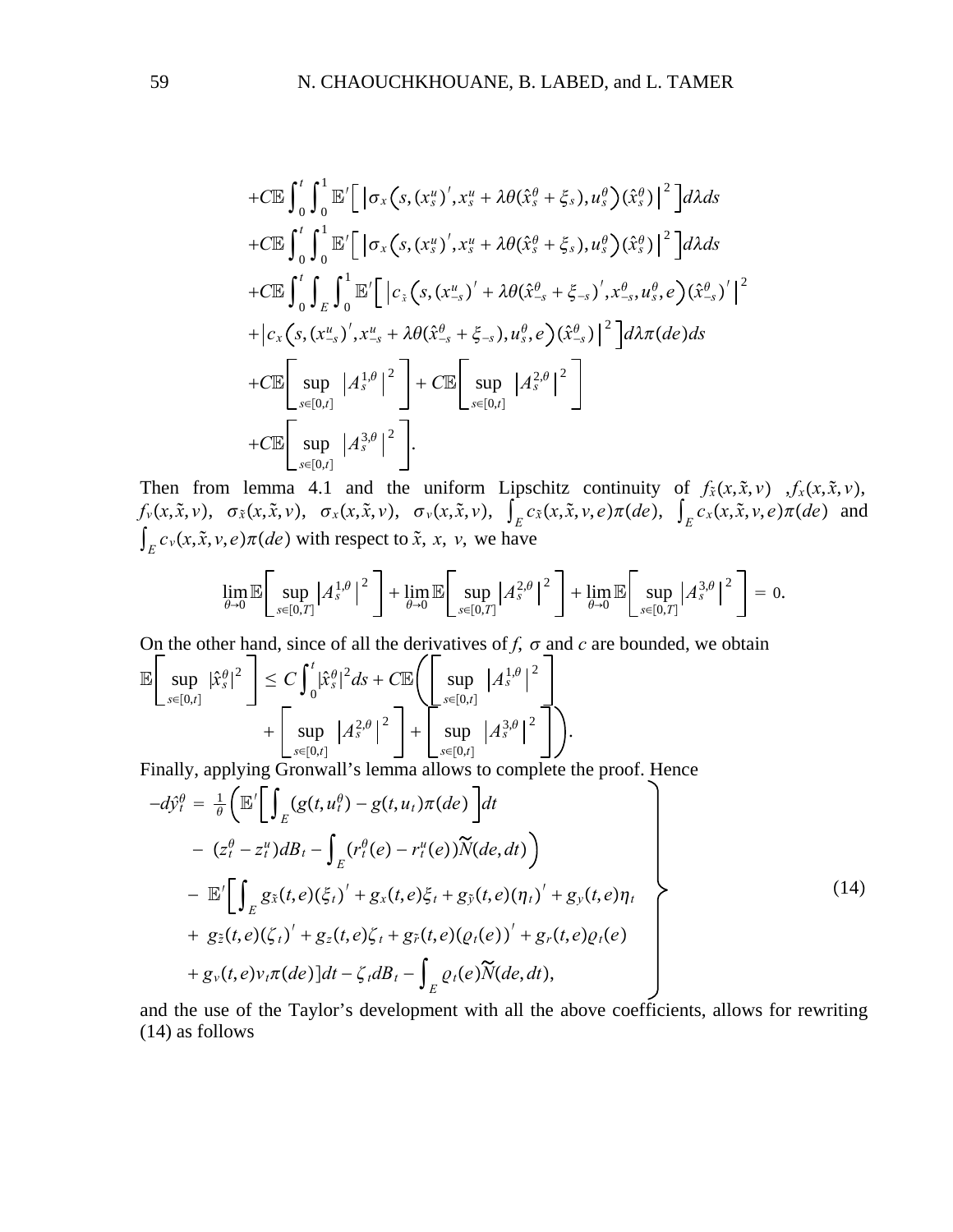*Maximum Principle for a Forward Backward SDE With Jumps in the Mean-field Model* 60

$$
\hat{y}_{\theta}(t) = \int_{t}^{T} \mathbb{E}' \int_{E} \int_{0}^{1} g_{\tilde{x}}(s, (x_{s})' + \lambda \theta(\hat{x}_{s}^{\theta} + \xi_{s})', (y_{s}^{\theta})', (\xi_{s}^{\theta})
$$
  
. 
$$
(r_{s}^{\theta}(e))', x_{s}^{\theta}, y_{s}^{\theta}, z_{s}^{\theta}, r_{s}^{\theta}(e), u_{s}^{\theta})(\hat{x}_{s}^{\theta})' d\lambda \pi(de) ds
$$
  
+ 
$$
\int_{t}^{T} \mathbb{E}' \int_{E} \int_{0}^{1} g_{\tilde{y}}(s, (x_{s})', (y_{s})' + \lambda \theta(y_{s}^{\theta} + \eta_{s}), (z_{s}^{\theta})'
$$
  
. 
$$
(r_{s}^{\theta}(e))', x_{s}^{\theta}, y_{s}^{\theta}, z_{s}^{\theta}, r_{s}^{\theta}(e), u_{s}^{\theta})(y_{s}^{\theta})' d\lambda \pi(de) ds
$$
  
+ 
$$
\int_{t}^{T} \int_{0}^{1} \mathbb{E}' \int_{E} g_{\tilde{z}}(s, (x_{s})', (y_{s})', (z_{s})' + \lambda \theta(\hat{z}_{s} + \zeta_{s})'
$$
  
. 
$$
(r_{s}^{\theta}(e))', x_{s}^{\theta}, y_{s}^{\theta}, z_{s}^{\theta}, r_{s}^{\theta}(e), u_{s}^{\theta})(\hat{z}_{s})' d\lambda \pi(de) ds
$$
  
+ 
$$
\int_{t}^{T} \int_{0}^{1} \mathbb{E}' \int_{E} g_{\tilde{y}}(s, (x_{s})', (y_{s})', (z_{s})', (r_{s}(e))' + \lambda \theta(\hat{r}_{s}^{\theta}(e) + \varrho_{s}(e))'
$$
  
. 
$$
x_{s}^{\theta}, y_{s}^{\theta}, z_{s}^{\theta}, r_{s}^{\theta}(e), u_{s}^{\theta})(\hat{r}_{s}(e))' d\lambda \pi(de) ds
$$
  
+ 
$$
\int_{t}^{T} \int_{0}^{1} \mathbb{E}' \int_{E} \int_{0}^{1} (g_{\tilde{x}}(s, (x_{s})', (y_{s})', (z_{s})', (r
$$

$$
B_{\theta}^{5,t} = \int_{t}^{T} \mathbb{E}' \int_{E} \int_{0}^{1} (g_x(s,(x_s)',(y_s)',(z_s)',(r_s(e))',x_s+\lambda \theta(\hat{x}_s^{\theta})
$$
  
+  $\xi_s$ ),  $y_s^{\theta}, z_s^{\theta}, r_s^{\theta}(e), u_s^{\theta}) - g_x(s,e)(\xi_s) d\lambda \pi(de) ds,$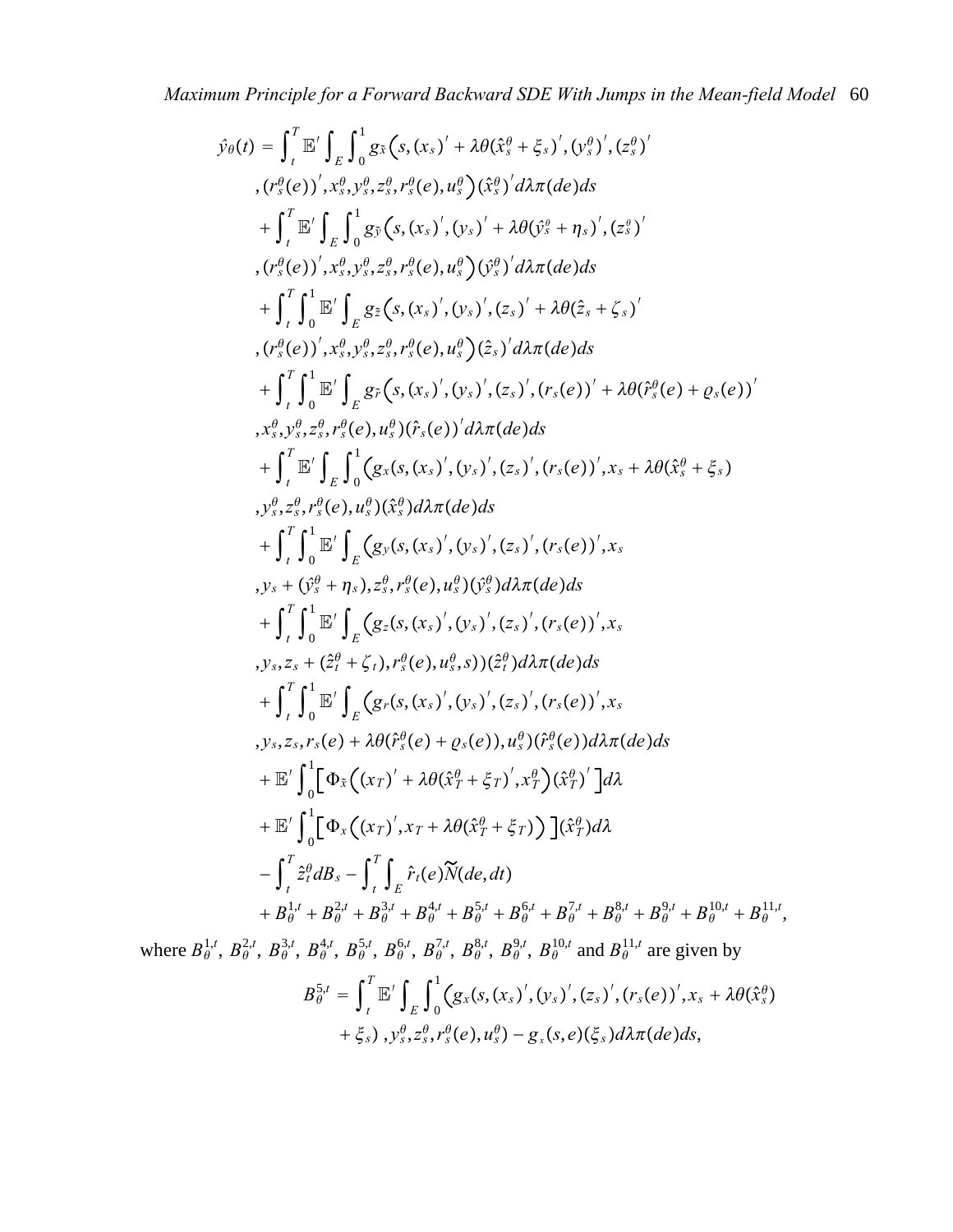$$
B_{\theta}^{6,t} = \int_{t}^{T} \mathbb{E}' \int_{E} \int_{0}^{1} \Big[ g_{y}(s,(x_{s})^{'},(y_{s})^{'},(z_{s})^{'},(r_{s}(e))^{'},x_{s})
$$

$$
y_{s} + (\hat{y}_{s}^{\theta} + \eta_{s}), z_{s}^{\theta}, r_{s}^{\theta}(e),u_{s}^{\theta})
$$

$$
- g_{y}(s,e) \Big] (\eta_{s}) d\lambda \pi(de) ds,
$$

$$
B_{\theta}^{7,t} = \int_{t}^{T} \mathbb{E}' \int_{E} \int_{0}^{1} [g_{z}(s,(x_{s})', (y_{s})', (z_{s})', (r_{s}(e))', x_{s} , y_{s}, z_{s} + (\hat{z}_{s} + \zeta_{s}), r_{s}^{\theta}(e), u_{s}^{\theta}) - g_{z}(s,e)] \zeta_{s} d\lambda \pi(de) ds,
$$

$$
B_{\theta}^{8,t} = \int_{t}^{T} \mathbb{E}' \int_{E} \int_{0}^{1} \Big[ g_r(s,(x_s)',(y_s)',(z_s)',(r_s(e))',x_s,y_s,z_s,r_s(e) + \lambda \theta(\hat{r}_s(e) + \varrho_s(e)),u_s^{\theta})- g_r(s,e] \varrho_s(e) d\lambda \pi(de) ds,
$$

$$
B_{\theta}^{9,t} = \int_{t}^{T} \mathbb{E}' \int_{E} \int_{0}^{1} \Big[ g_{\nu}(s,(x_s)',(y_s)',(z_s)',(r_s(e))',x_s,y_s,z_s,r_s(e),u_s+\lambda\theta v_s)-g_{\nu}(t,e)v_s) \Big] d\lambda\pi(de)ds,
$$

$$
B_{\theta}^{10,t} = \int_0^1 \mathbb{E}' \Big[ \Phi_{\tilde{x}} \Big( (x_T)' + \lambda \theta (\hat{x}_T^{\theta} + \xi_T)' , x_T^{\theta} \Big) - \Phi_{\tilde{x}} \Big( (x_T)' , x_T \Big) \Big] (\xi_T)' d\lambda,
$$

$$
B_{\theta}^{11,t} = \mathbb{E}'\int_0^1 \Big[\Phi_x\Big((x_T)^{'},x_T+\lambda\theta(\hat{x}_T^{\theta}+\xi_T)\Big)-\Phi_x\Big((x_T)^{'},x_T\Big)\Big](\xi_T)d\lambda.
$$

By applying Itô's formula to  $|\hat{y}_s^{\theta}|^2$ , we have

$$
\mathbb{E}\Bigg[\sup_{s\in[0,t]}|\hat{v}_s^{\theta}|^2\Bigg] + \mathbb{E}\Bigg[\int_t^T|\hat{z}_s^{\theta}|^2ds\Bigg] + \mathbb{E}\Bigg[\int_t^T\int_E|\hat{r}_s^{\theta}(e)|^2\pi(de)dt\Bigg]
$$
\n
$$
\leq C\mathbb{E}\int_t^T\int_0^1\mathbb{E}'\int_E|g_{\tilde{x}}(s,(x_s)' + \lambda\theta(\hat{x}_s^{\theta} + \xi_s)',(y_s^{\theta})',(z_s^{\theta})'
$$
\n
$$
(r_s^{\theta}(e))',x_s^{\theta},y_s^{\theta},z_s^{\theta},r_s^{\theta}(e),u_s^{\theta})(\hat{x}_s^{\theta})'\Big|^2d\lambda\pi(de)ds
$$
\n
$$
+C\mathbb{E}\int_t^T\int_0^1\mathbb{E}'\Big|g_{\tilde{y}}(s,(x_s)',(y_s)' + \lambda\theta(\hat{y}_s^{\theta} + \eta_s)',(z_s^{\theta})'
$$
\n
$$
,(r_s^{\theta}(e))',x_s^{\theta},y_s^{\theta},z_s^{\theta},r_s^{\theta}(e),u_s^{\theta})(\hat{y}_s^{\theta})'\Big|^2d\lambda\pi(de)ds
$$
\n
$$
+C\mathbb{E}\int_t^T\mathbb{E}'\int_E\int_0^1|g_{x}(s,(x_s)',(y_s)',(z_s)',(r_s(e))',x_s+\lambda\theta(\hat{x}_s^{\theta} + \xi_s))
$$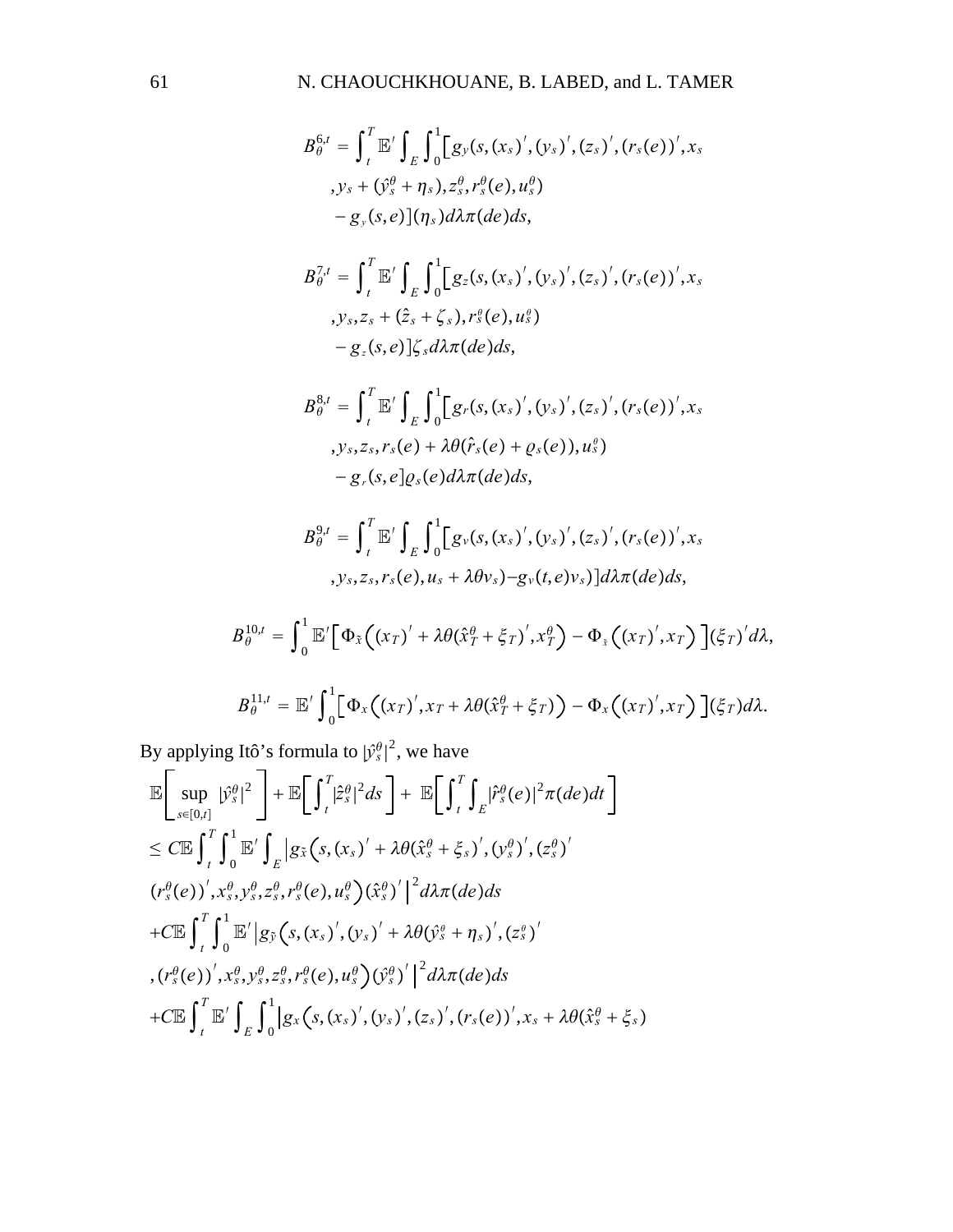$$
y_s^{\theta}, z_s^{\theta}, r_s^{\theta}(e), u_s^{\theta})(\hat{x}_s^{\theta})|^2 d\lambda \pi(de) ds
$$
  
+
$$
C\mathbb{E} \int_t^T \int_0^1 \mathbb{E}' \int_E |g_y(s, (x_s)', (y_s)', (z_s)', (r_s(e))', x_s)
$$
  

$$
y_s + (\hat{y}_s^{\theta} + \eta_s), z_s^{\theta}, r_s^{\theta}(e), u_s^{\theta})(\hat{y}_s^{\theta})|^2 d\lambda \pi(de) ds
$$
  
+
$$
\int_t^T \int_0^1 \mathbb{E}' \int_E |g_z(s, (x_s)', (y_s)', (z_s)', (r_s(e))', x_s)
$$
  

$$
y_s, z_s + (\hat{z}_t^{\theta} + \zeta_t), r_s^{\theta}(e), u_s^{\theta}, s) (\hat{z}_t^{\theta})|^2 d\lambda \pi(de) ds
$$
  
+
$$
\int_t^T \int_0^1 \mathbb{E}' \int_E |g_r(s, (x_s)', (y_s)', (z_s)', (r_s(e))', x_s)
$$
  

$$
y_s, z_s, r_s(e) + \lambda \theta(\hat{r}_s^{\theta}(e) + \varrho_s(e)), u_s^{\theta})(\hat{r}_s^{\theta}(e))|^2 d\lambda \pi(de) ds
$$
  
+
$$
C\mathbb{E} \left[ \mathbb{E}' \int_0^1 \left[ \left| \Phi_{\tilde{x}} \left( (x_T)' + \lambda \theta(\hat{x}_T^{\theta} + \xi_T)', x_T^{\theta} \right) (\hat{x}_T^{\theta})' \right|^2 \right] d\lambda \right]
$$
  
+
$$
C\mathbb{E} \left[ \mathbb{E}' \int_0^1 \left[ \left[ \Phi_x \left( (x_T)', x_T + \lambda \theta(\hat{x}_T^{\theta} + \xi_T) \right) \right] (\hat{x}_T^{\theta}) \right]^2 d\lambda \right]
$$
  
+
$$
C\mathbb{E} \sum_{i=1}^{11} \left[ \sup_{s \in [0, t]} |B_s^{\tilde{t}, \theta}|^2 \right].
$$

Since all the derivatives of *g* are bounded and Lipschitz, then from lemma 4.1 and by application of Gronwall's lemma we obtain the last convergence relations.

**Lemma 4.3.** Let u be an optimal control and  $x_t^u$  be the corresponding optimal trajectory. Then, *for any*  $v \in U_{ad}$ *, we have* 

$$
0 \leq \mathbb{E}\big[\mathbb{E}'\big[h_{\tilde{x}}\big((x_T)',x_T\big)(\xi_T)'\big] + \big[h_x\big((x_T)',x_T\big)(\xi_T)\big]\big] + \mathbb{E}\big[\mathbb{E}'\big[\gamma_{\tilde{y}}\big((y_0'')',y_0'\big)(\eta_0)' + \gamma_{y}\big((y_0'')',y_0'\big)\eta_0\big]\big] + \mathbb{E}\int_0^T \mathbb{E}'\big[\int_E l_{\tilde{x}}(t)(\xi_t)' + l_{\tilde{y}}(t)(\eta_t)' + l_{\tilde{z}}(t)(\xi_t)' + l_{\tilde{r}}(t)(\varrho_t(e))' + l_x(t)\xi_t + l_y(t)\eta_t + l_z(t)\xi_t + l_r(t)\varrho_t(e) + l_y(t)\nu_t]\pi(de)dt.
$$
\n(15)

*Proof.* Since *u* is an optimal control, we have

$$
0 \leq \left[J(u(.) + \theta v(.)) - J(u(.))\right]
$$
  
\n
$$
= \mathbb{E} \int_0^T \left[\mathbb{E}'\left[\int_E l(t, u_t^{\theta}, e) - \int_E l(t, u_t, e)\right] \pi(de)\right] dt
$$
  
\n
$$
+ \mathbb{E}\left[\mathbb{E}'\left[h\left((x_T^{\theta})', x_T^{\theta}\right) - h\left((x_T)', x_T\right)\right]\right] + \mathbb{E}\left[\mathbb{E}'\left[\gamma\left((y_T^{\theta})', y_T^{\theta}\right) - \gamma\left((y_T)', y_T\right)\right]\right].
$$
 (16)

By employing Taylor's development with all the above coefficients, we can rewrite (16) as follows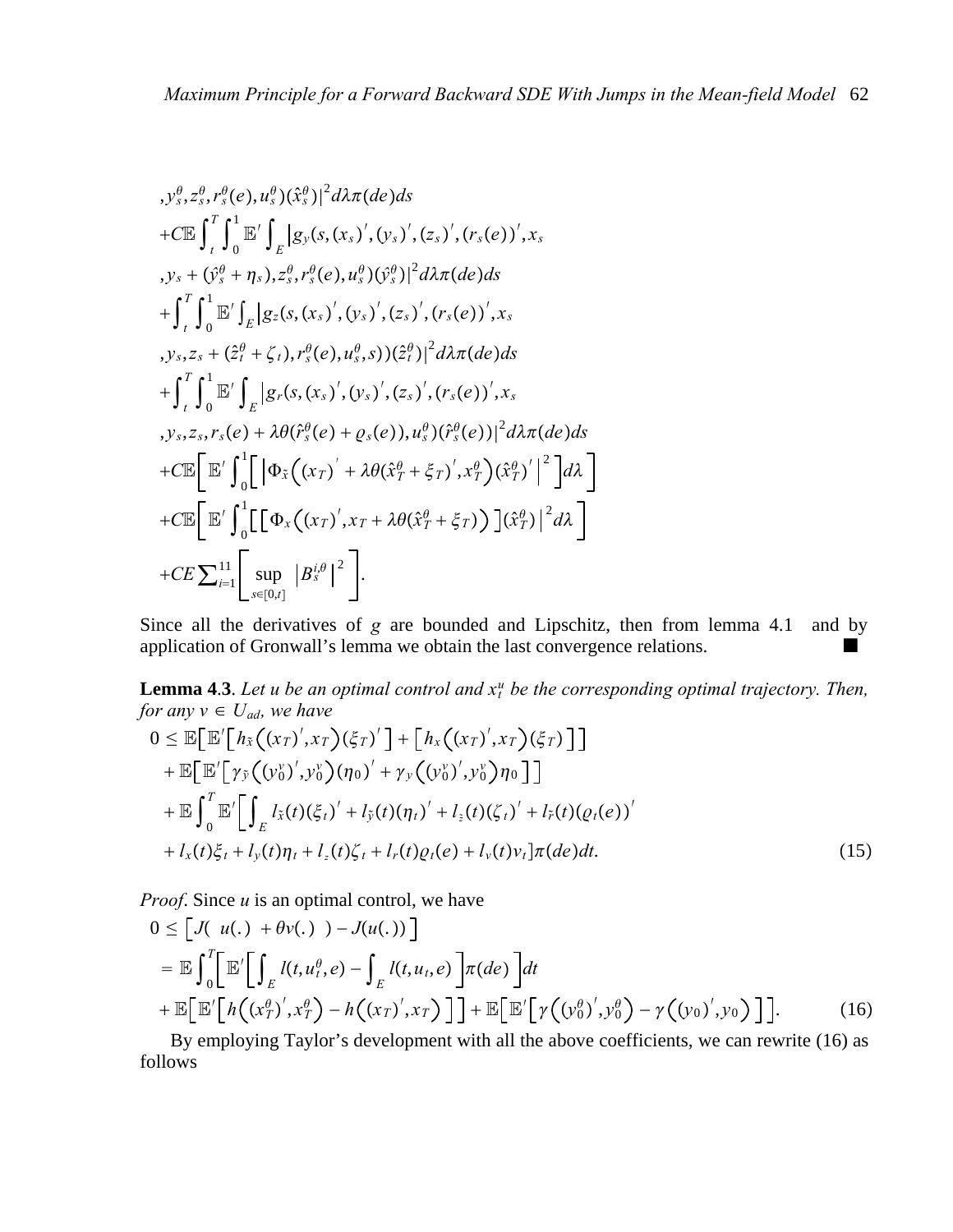$$
0 \leq \mathbb{E}\Big[\mathbb{E}'\int_{0}^{1}\Big[h_{\tilde{x}}\Big((x_{T})'+\lambda\theta(\hat{x}_{T}^{\theta}+\xi_{T})',x_{T}^{\theta}\Big)(\xi_{T})'\Big]d\lambda\Big] + \mathbb{E}\Big[\mathbb{E}'\int_{0}^{1}\Big[h_{x}\Big((x_{T})',x_{T}+\lambda\theta\hat{x}_{T}^{\theta}+\xi_{T}\Big)\Big](\xi_{T})d\lambda\Big] + \mathbb{E}\Big[\mathbb{E}'\int_{0}^{1}\Big[\gamma_{x}\Big((y_{0})'+\lambda\theta(\hat{y}_{0}^{\theta}+\eta_{0})',y_{0}^{\theta}\Big)(\eta_{0})'\Big]d\lambda\Big] + \mathbb{E}\Big[\mathbb{E}'\int_{0}^{1}\Big[\gamma_{x}\Big((y_{0})',y_{0}+\lambda\theta(\hat{y}_{0}^{\theta}+\eta_{0})\eta_{0}\Big]d\lambda\Big] + \mathbb{E}\Big[\mathbb{E}'\int_{0}^{1}\Big[h_{x}\Big((y_{0})',y_{0}+\lambda\theta(\hat{x}_{T}^{\theta}+\xi_{t}),',y_{T}^{\theta}\Big)'_{\cdot}(\xi_{T}^{\theta})' (r_{t}^{\theta}(e))',x_{t}^{\theta},y_{t}^{\theta},z_{t}^{\theta},r_{t}^{\theta}(e),u_{t}^{\theta}\Big)(\xi_{t})'\Big(d\lambda\pi(de)dt+ \int_{0}^{T}\mathbb{E}'\int_{E}\int_{0}^{1}l_{\tilde{x}}\Big((x_{t})',(y_{t})'+\lambda\theta(\hat{y}_{t}^{\theta}+\eta_{t})',(\xi_{t}^{\theta})'\Big) (r_{t}^{\theta}(e))',x_{t}^{\theta},y_{t}^{\theta},z_{t}^{\theta},r_{t}^{\theta}(e),u_{t}^{\theta}\Big)(\eta_{t})'\Big(d\lambda\pi(de)dt+ \int_{0}^{T}\mathbb{E}'\int_{E}\int_{0}^{1}l_{\tilde{x}}\Big((x_{t})',(y_{t})',(z_{t})'+\lambda\theta(\hat{z}_{t}^{\theta}+\xi_{t})'\Big) (r_{t}^{\theta}(e))',x_{t}^{\theta},y_{t}^{\theta},z_{t}^{\theta},r_{t}^{\theta}(e),u_{t}^{\theta}\
$$

where  $I_{\theta}(t)$  is given by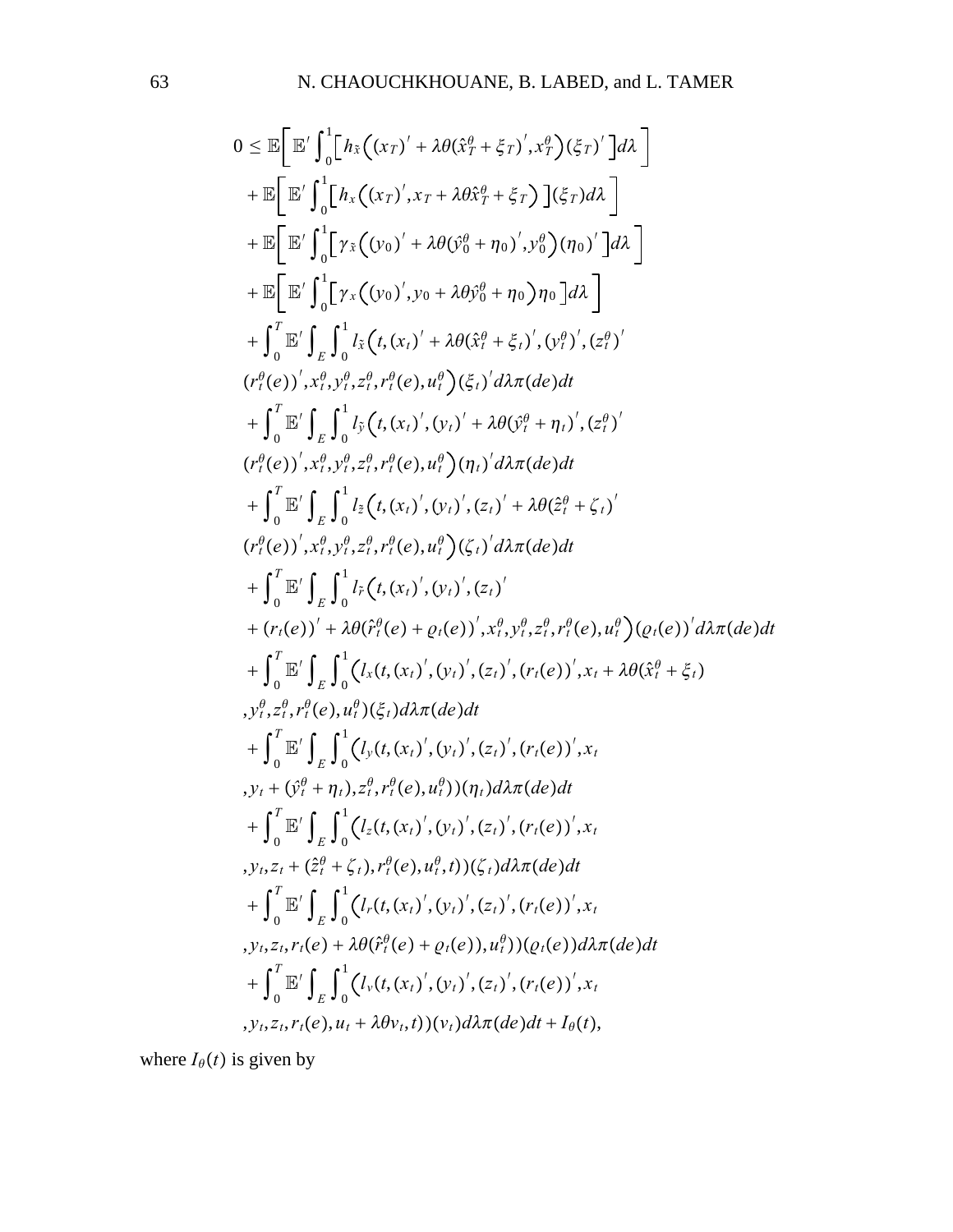$$
I_{\theta}(t) = \mathbb{E}\Big[\mathbb{E}'\int_{0}^{1}\Big[h_{\tilde{x}}\Big((x_{T})' + \lambda\theta(\hat{x}_{T}^{\theta} + \xi_{T})', x_{T}^{\theta}\Big)(\hat{x}_{T}^{\theta})'\Big]d\lambda\Big] + \mathbb{E}\Big[\mathbb{E}'\int_{0}^{1}\Big[h_{x}\Big((x_{T})', x_{T} + \lambda\theta\hat{x}_{T}^{\theta} + \xi_{T}\Big)\Big](\hat{x}_{T}^{\theta})d\lambda\Big] + \mathbb{E}\Big[\mathbb{E}'\int_{0}^{1}\Big[\gamma_{\tilde{x}}\Big((y_{0})' + \lambda\theta(\hat{y}_{0}^{\theta} + \eta_{0})', y_{0}^{\theta}\Big)(\hat{y}_{0}^{\theta})'\Big]d\lambda\Big] + \mathbb{E}\Big[\mathbb{E}'\int_{0}^{1}\Big[\gamma_{x}\Big((y_{0})', y_{0} + \lambda\theta(\hat{y}_{0}^{\theta} + \eta_{0})\Big)(\hat{y}_{0}^{\theta})\Big]d\lambda\Big] + \int_{0}^{T}\mathbb{E}'\int_{E}\int_{0}^{1}l_{\tilde{x}}\Big(t, (x_{t})' + \lambda\theta(\hat{x}_{t}^{\theta} + \xi_{t})', (y_{t}^{\theta})', (z_{t}^{\theta})' \Big]d\lambda\Big] + \int_{0}^{T}\mathbb{E}'\int_{E}\int_{0}^{1}l_{\tilde{x}}\Big(t, (x_{t})', (y_{t})' + \lambda\theta(\hat{x}_{t}^{\theta} + \xi_{t})', (y_{t}^{\theta})', (z_{t}^{\theta})' \Big] + \int_{0}^{T}\mathbb{E}'\int_{E}\int_{0}^{1}l_{\tilde{x}}\Big(t, (x_{t})', (y_{t})' + \lambda\theta(\hat{y}_{t}^{\theta} + \eta_{t})\Big), (z_{t}^{\theta})' \Big] + \int_{0}^{T}\mathbb{E}'\int_{E}\int_{0}^{1}l_{\tilde{x}}\Big(t, (x_{t})', (y_{t})', (z_{t})' + \lambda\theta(\hat{z}_{t}^{\theta} + \xi_{t})'\Big] + \int_{0}^{T}\mathbb{E}'\int_{E}\int_{0}^{1}l_{\tilde{x}}\Big(t,
$$

From the fact that (12) are proved in this lemma, and since all the derivatives of  $h$ ,  $\gamma$ ,  $l$  are bounded, we have  $\lim I_{\theta}(t) = 0$ , and  $\lim u_{\theta}(t) = u(t)$ . Then from the continuity of all the derivative of  $\Phi$ ,  $\gamma$  and *l*, we obtain the required result.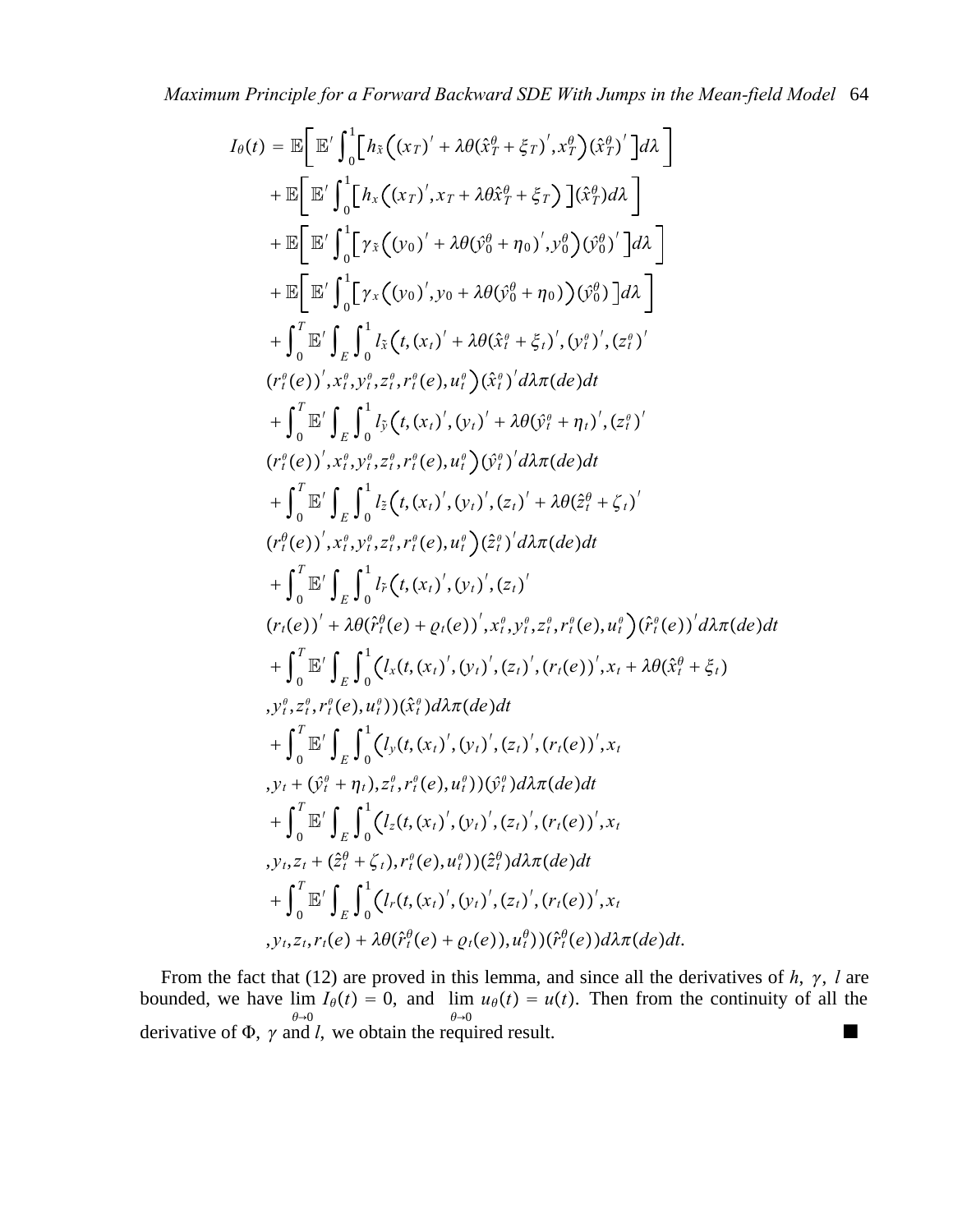# **5**. **Adjoint Equation**

In this subsection we introduce the adjoint process, essential for deriving the maximum principle of optimality. Consider the following adjoint equations  $\overline{\phantom{0}}$ 

$$
dp_{t} = \mathbb{E}' \int_{E} [g_{y}(t, (x_{t}^{u})', (y_{t}^{u})', (z_{t}^{u})', (r_{t}^{u}(e))', x_{t}^{u}, y_{t}^{u}, z_{t}^{u}, r_{t}^{u}(e), u_{t})p_{t}
$$
  
\n
$$
-I_{y}(t, (x_{t}^{u})', (y_{t}^{u})', (z_{t}^{u})', (r_{t}^{u}(e))', x_{t}^{u}, y_{t}^{u}, z_{t}^{u}, r_{t}^{u}(e), u_{t})] \pi(de)dt
$$
  
\n
$$
+ \mathbb{E}' \int_{E} [g_{z}(t, (x_{t}^{u})', (y_{t}^{u})', (z_{t}^{u})', (r_{t}^{u}(e))', x_{t}^{u}, y_{t}^{u}, z_{t}^{u}, r_{t}^{u}(e), u_{t})] \pi(de)db_{t}
$$
  
\n
$$
-I_{z}(t, (x_{t}^{u})', (y_{t}^{u})', (z_{t}^{u})', (r_{t}^{u}(e))', x_{t}^{u}, y_{t}^{u}, z_{t}^{u}, r_{t}^{u}(e), u_{t})] \pi(de)db_{t}
$$
  
\n
$$
+ \mathbb{E}' \int_{E} [g_{z}(t, (x_{t-1}^{u})', y_{t-1}^{u})', (z_{t-1}^{u})', (r_{t-1}^{u}(e))', x_{t-1}^{u}, y_{t-1}^{u}, z_{t-1}^{u}, z_{t}^{u}(e), u_{t})] p_{-t}
$$
  
\n
$$
-I_{r}(t, (x_{t-1}^{u})', y_{t-1}^{u})', z_{t-1}^{u}, r_{t}^{u}(e), (x_{t}^{u})', (y_{t}^{u})', (z_{t}^{u})', (r_{t}^{u}(e))', u_{t}) p_{t})'
$$
  
\n
$$
-I_{y}(t, x_{t}^{u}, y_{t}^{u}, z_{t}^{u}, r_{t}^{u}(e), (x_{t}^{u})', (y_{t}^{u})', (z_{t}^{u})', (r_{t}^{u}(e))', u_{t}) p_{t})'
$$
  
\n
$$
+ \mathbb{E}' \int_{E} [g_{z}(t, x_{t
$$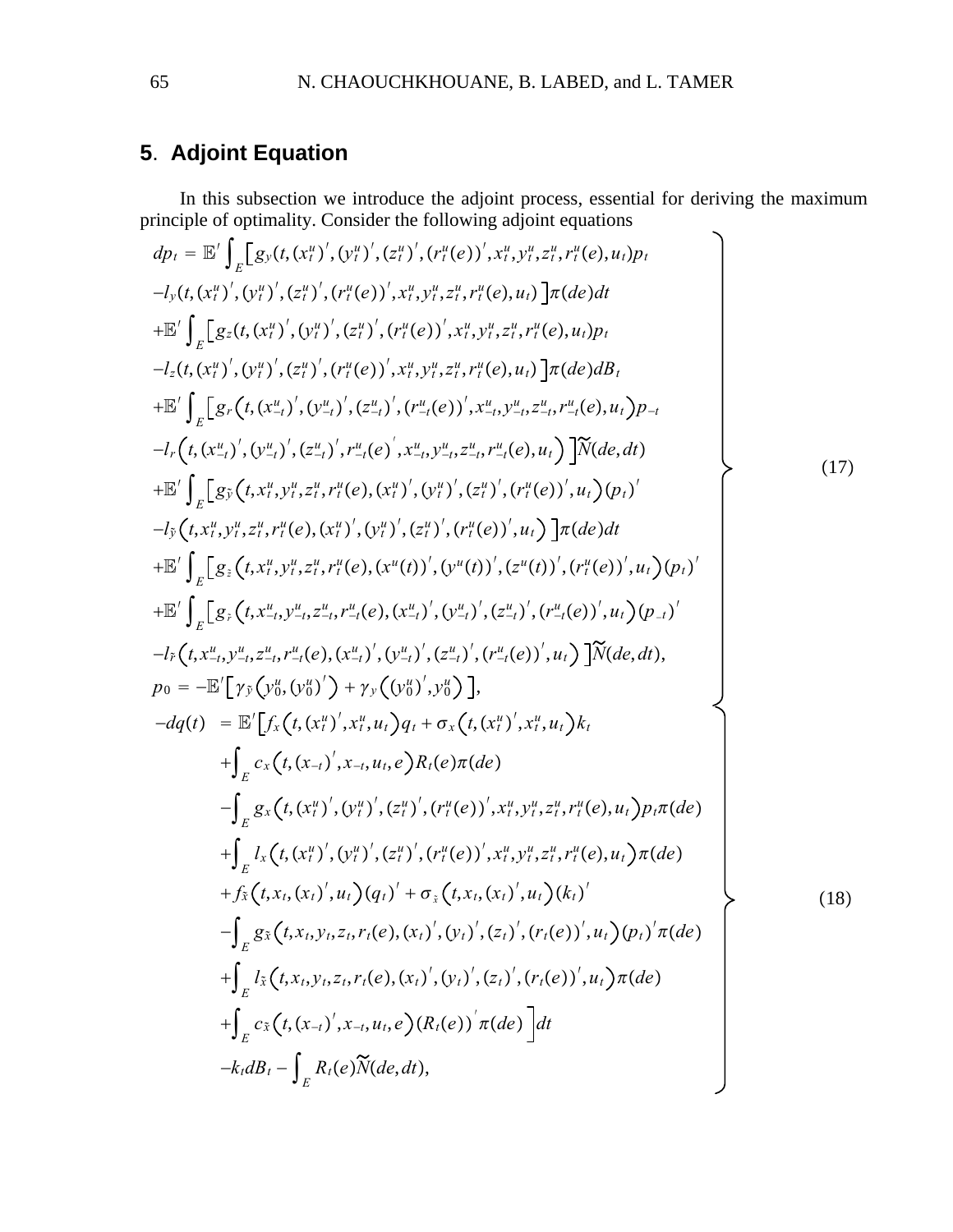*Maximum Principle for a Forward Backward SDE With Jumps in the Mean-field Model* 66

$$
q_T = \mathbb{E}'\Big[h_{\tilde{x}}((x_T)',x_T)+h_x(x_T,(x_T)')\Big] - \Big(\mathbb{E}'\Big[\Phi_{\tilde{x}}\Big((x_T)',x_T\Big)\Big]p_T + \Big[\Phi_{x}\Big(x_T,(x_T)'\Big)\Big](p_T)'\Big).
$$

We define the Hamiltonian function *H* as follows  
\n
$$
H(t, \tilde{x}, \tilde{y}, \tilde{z}, \tilde{r}(.), x, y, z, r(.), p, q, k, R(.), v) = qf(t, \tilde{x}, x, v) + k\sigma(t, \tilde{x}, x, v) - \int_{E} [pg(t, \tilde{x}, \tilde{y}, \tilde{z}, \tilde{r}(.), x, y, z, r(.), v) + R(e)c(t, \tilde{x}, x, v, e) + l(t, \tilde{x}, \tilde{y}, \tilde{z}, \tilde{r}, x, y, z, r, v) \rvert \pi(de),
$$

to state the main result of this paper.

**Theorem 5**.**1**. *( Stochastic maximum principle ) Assume that (H) holds. Let u be an optimal control and*  $(x(.)$ ,  $y(.)$ ,  $z(.)$ ,  $r(.)$ ,  $r(.)$ ) be the corresponding optimal trajectory. Then we have  $\mathbb{E}\int_{0}^{T}$  $\int_{0}^{T} \mathbb{E}^{t}[H_{\nu}(t)\nu(t)]dt \geq 0.$  (19)

*Proof.* By applying Itô's formula to  $\xi_t q_t$  and  $\eta_t p_t$ , and by taking the expectation, we obtain

$$
\mathbb{E}[(\xi_{T}q_{T})] = \mathbb{E}[\xi_{T}[\mathbb{E}^{\prime}[h_{\hat{x}}((x_{T})^{\prime},x_{T})+h_{x}(x_{T},(x_{T})^{\prime})] \n+(-\mathbb{E}^{\prime}[\Phi_{\hat{x}}((x_{T})^{\prime},x_{T})]p_{T} + [\Phi_{x}(x_{T},(x_{T})^{\prime})](p_{T})^{\prime})]] \n= \mathbb{E}\int_{0}^{T} E[\xi_{i}d(q_{t})+q_{i}d(\xi_{t})+d(\xi_{t})d(q_{t})] \n= \mathbb{E}\int_{0}^{T} -\xi_{i}\mathbb{E}^{\prime}[f_{x}(t,(x_{t}^{u})^{\prime},x_{t}^{u},u_{t})q_{t} + \sigma_{x}(t,(x_{t}^{u})^{\prime},x_{t}^{u},u_{t})k_{t} \n- \int_{E} g_{x}(t,(x_{t}^{u})^{\prime},(y_{t}^{u})^{\prime},(z_{t}^{u})^{\prime},(r_{t}^{u}(e))^{\prime},x_{t}^{u},y_{t}^{u},z_{t}^{u},r_{t}^{u}(e),u_{t})p_{t} \n+ \int_{E} l_{x}(t,(x_{t}^{u})^{\prime},(y_{t}^{u})^{\prime},(z_{t}^{u})^{\prime},(r_{t}^{u}(e))^{\prime},x_{t}^{u},y_{t}^{u},z_{t}^{u},r_{t}^{u}(e),u_{t}) \n- \int_{E} g_{\hat{x}}(t,x_{t}^{u},y_{t}^{u},z_{t}^{u},r_{t}^{u}(e),u_{t})(p_{t})^{\prime} \n+ \int_{E} l_{\hat{x}}(x_{t}^{u},y_{t}^{u},z_{t}^{u},r_{t}^{u}(e),(x_{t}^{u})^{\prime},(y_{t}^{u})^{\prime},(r_{t}^{u}(e))^{\prime},u_{t}) \Big] \pi(de)dt \n+ \mathbb{E}\int_{0}^{T} q_{t}\mathbb{E}^{\prime}[(f_{\hat{x}}(t,(x_{t})^{\prime},x_{t},u_{t})(\xi_{t})^{\prime} \n+ f_{x}(t,(x_{t})^{\prime},x_{t},u_{t})\xi_{t}+f_{v}(t,(x
$$

$$
+ \mathbb{E}\int_0^T \mathbb{E}'\Big[\big(\sigma_{\tilde{x}}(t,(x_t)',x_t,u_t)(\xi_t)'\big) + \sigma_{x}(t,(x_t)',x_t,u_t)\xi_t + \sigma_{y}(t,(x_t)',x_t,u_t)v_t\big)\Big]k(t)dt
$$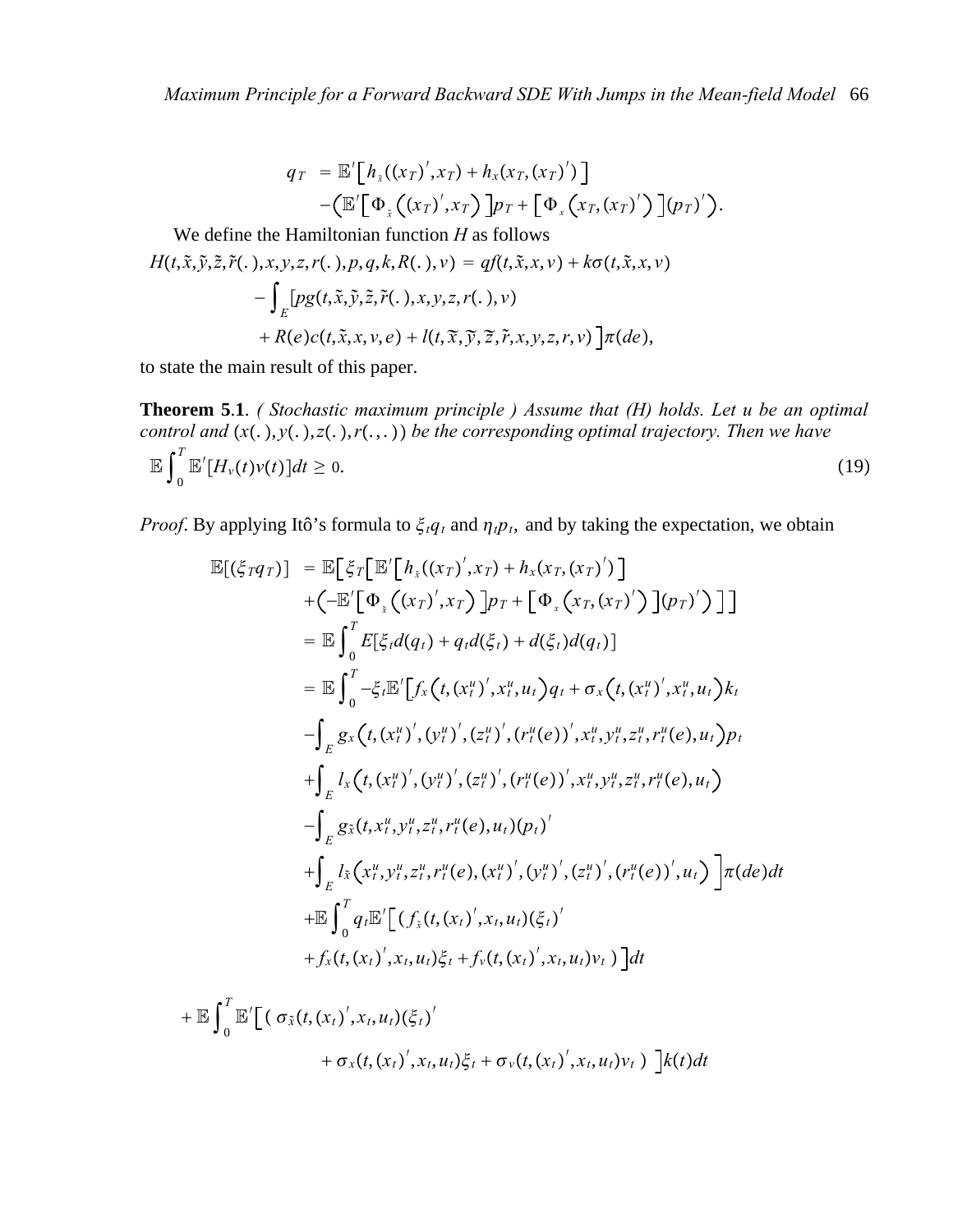$$
+ \mathbb{E} \int_0^T \mathbb{E}' \Big[ \int_E c_{\tilde{x}} \big(t, (x_{-t})', x_{-t}, u_t, e \big) (\xi_{-t})' + c_x \big(t, (x_{-t})', x_{-t}, u_t, e \big) \xi_{-t} + c_y \big(t, (x_{-t})', x_{-t}, u_t, e \big) v_t \Big] \pi(de) dt,
$$

and

$$
\mathbb{E}[\eta_{TP}]\mathbb{E}[\mathbb{E}[\eta_{0}p_{0}] + \mathbb{E}\int_{0}^{T}\eta_{i}dp_{i} + \mathbb{E}\int_{0}^{T}\rho_{i}d\eta_{i} + \mathbb{E}\int_{0}^{T}dp_{i}d\eta_{i} \n= \mathbb{E}[-\eta_{0}\mathbb{E}'[y_{y}(\psi_{0}^{y}),y_{0}^{x}) + y_{y}(\psi_{0}^{y}),y_{0}^{x})]] \n+ \mathbb{E}\int_{0}^{T}\eta_{i}\mathbb{E}'[\int_{E}g_{y}(t,(x_{i}^{w}),(y_{i}^{w}),(\varepsilon_{i}^{w}),(\eta_{i}^{w},(\varepsilon_{i}^{w})) \\ x_{i}^{w},y_{i}^{w},z_{i}^{w},\eta_{i}^{w}(\varepsilon_{i},u_{i})p_{i}-l_{y}(t,(x_{i}^{w}),(y_{i}^{w}),(\varepsilon_{i}^{w}),(\eta_{i}^{w},(\varepsilon_{i}^{w})) \\ x_{i}^{w},y_{i}^{w},z_{i}^{w},\eta_{i}^{w}(\varepsilon_{i},u_{i})]\pi(de)dt \n+ \mathbb{E}\int_{0}^{T}\eta_{i}\mathbb{E}'[\int_{E}g_{y}(t,x_{i}^{w},y_{i}^{w},z_{i}^{w},\eta_{i}^{w}(\varepsilon_{i},x_{i}^{w}),(\eta_{i}^{w}),(\varepsilon_{i}^{w}),(\eta_{i}^{w},(\varepsilon_{i}^{w}),(\eta_{i}^{w},\varepsilon_{i}^{w}))],u_{i})]p_{i}(t) \newline -l_{y}(t,x_{i}^{w},y_{i}^{w},z_{i}^{w},\eta_{i}^{w}(\varepsilon_{i},x_{i}^{w}),(\eta_{i}^{w}),(\eta_{i}^{w}),(\eta_{i}^{w}),(\eta_{i}^{w}),(\eta_{i}^{w}),(\eta_{i}^{w}),(\eta_{i}^{w}),(\eta_{i}^{w}),(\eta_{i}^{w}),(\eta_{i}^{w}),(\eta_{i}^{w}),(\eta_{i}^{w}),(\eta_{i}^{w}),(\eta_{i}^{w}),(\eta_{i}^{w}),(\eta_{i}^{w}),(\eta_{i}^{w}),(\eta_{i}^{w}),(\eta_{i}^{w}),(\eta_{i}^{w}),(\eta_{i}^{w}),(\eta_{i}^{w}),(\
$$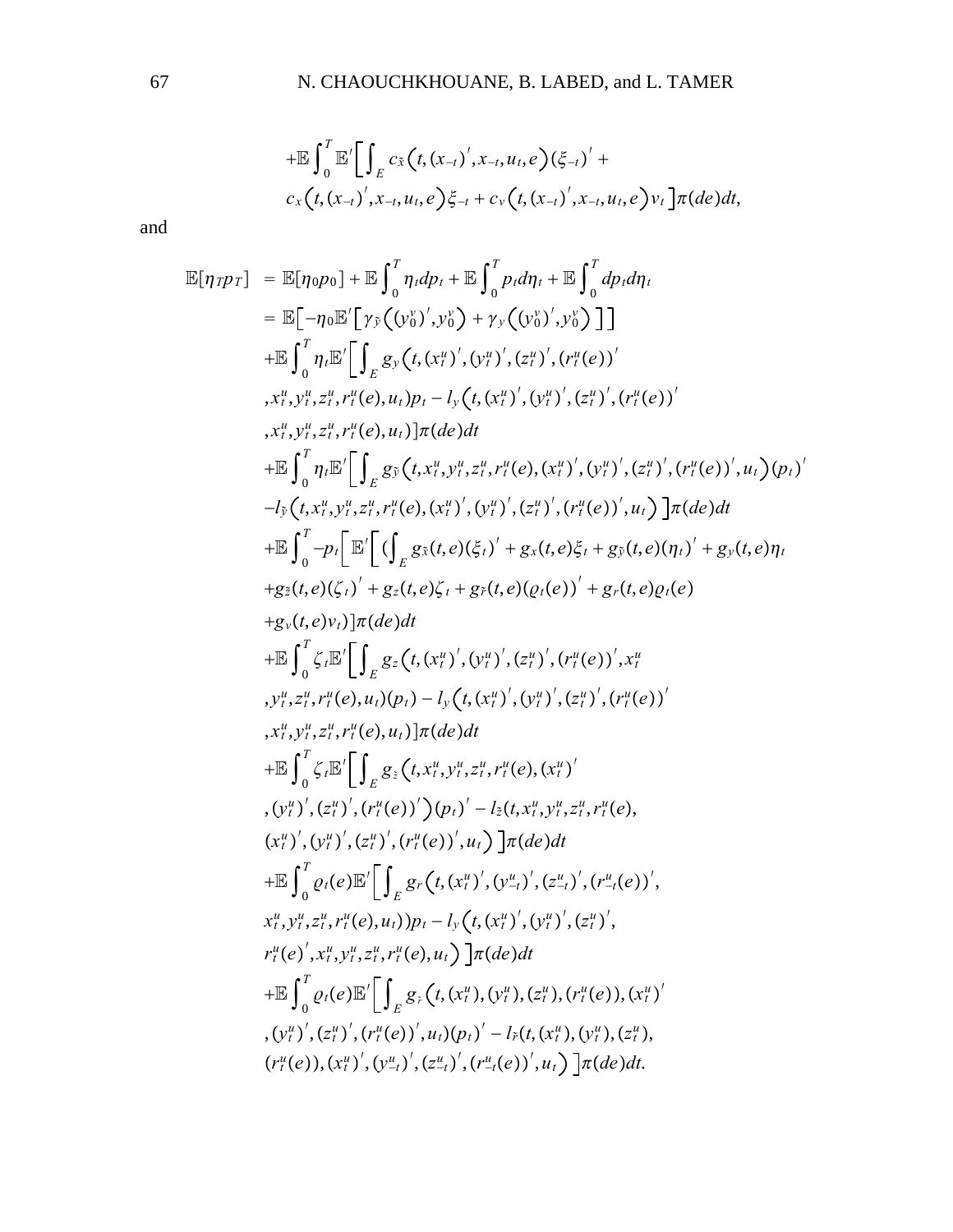Replacement of the above expectations with the variational inequality (15) implies that  $\mathbb{E}\int_{0}^{T}$  $\int_{0}^{T} \mathbb{E}'[H_{\nu}(t)v_t]dt \geq 0.$ 

**Theorem 5**.**2**. *(Necessary conditions for the optimality of the control) Let (H) holds and H is convex with respect to v*. *Then, the following infinitum is necessary condition for optimality of the control*  $u \in U_{ad}$ :

$$
\mathbb{E}'\Big[H(t, (x_t)', (y_t)', (z_t)', (r_t(e))', x_t, y_t, z_t, r_t(e), p_t, q_t, k_t, R_t(e), u_t)\Big]
$$
\n
$$
= \inf_{v \in U} \mathbb{E}'\Big[H(t, (x_t)', (y_t)', (z_t)', (r_t(e))', x_t, y_t, z_t, r_t(e), p_t, q_t, k_t, R_t(e), v)\Big],
$$
\n(20)

 $dtdp - a.e$  on  $[0, T] \times \Omega$ , where  $(x^u, y^u, z^u, r^u(e))$  denotes the corresponding optimal trajectory *of the control u and*  $(p_t, q_t, k_t, R_t(e))$  *is the solution to mean-field FBSDE (17) and (18).* 

Proof. For any 
$$
v \in U
$$
, we have  
\n
$$
\mathbb{E}'[H(t, (x_t^u)', (y_t^u)', (z_t^u)', (r_t^u(e))', x_t, y_t, z_t, r_t(e), p_t, q_t, k_t, R_t(e), v)]
$$
\n
$$
-\mathbb{E}'[H(t, (x_t^u)', (y_t^u)', (z_t^u)', (r_t^u(e))', x_t, y_t, z_t, r_t(e), p_t, q_t, k_t, R_t(e), u_t)]
$$
\n
$$
=\int_0^1 \mathbb{E}'[H_v(t, (x_t^u)', (y_t^u)', (z_t^u)', (r_t^u(e))'
$$
\n
$$
,x_t, y_t, z_t, r_t(e), p_t, q_t, k_t, R_t(e), u_t + \lambda(v - u_t))(v - u_t)]d\lambda
$$
\n
$$
=\int_0^1 \mathbb{E}'[H_v(t, (x_t^u)', (y_t^u)', (z_t^u)', (r_t^u(e))'
$$
\n
$$
,x_t, y_t, z_t, r_t(e), p_t, q_t, k_t, R_t(e), u_t + \lambda(v - u_t))
$$
\n
$$
-H_v(t, (x_t^u)', (y_t^u)', (z_t^u)', (r_t^u(e))'
$$
\n
$$
,x_t, y_t, z_t, r_t(e), p_t, q_t, k_t, R_t(e), u_t)](v - u_t)d\lambda
$$
\n
$$
+\int_0^1 \mathbb{E}'[H_v(t, (x_t^u)', (y_t^u)', (z_t^u)', (r_t^u(e))'
$$
\n
$$
,x_t, y_t, z_t, r_t(e), p_t, q_t, k_t, R_t(e), u_t)](v - u_t)d\lambda.
$$

Since *H* is convex with respect to *v* and by (19)  $\mathbb{E}'\Big[H\big(t, {(x^u_t)}', {(y^u_t)}', {(z^u_t)}', {(r^u_t(e))}', x_t, y_t, z_t, r_t(e), p_t, q_t, k_t, R_t(e), v)\Big]$  $- \mathbb{E}'\big[H\big(t, {(x^u_t)}', {(y^u_t)}', {(z^u_t)}', {(r^u_t(e))}', x_t, y_t, z_t, r_t(e), p_t, q_t, k_t, R_t(e), u_t)\big]$  $\geq 0$  *dtdp* – *a*. *e*. *on* [0, *T*]  $\times \Omega$ .

Then we have the desired result.

# **6**. **Sufficient Conditions for Optimality of the Control**

**Theorem 6.1**. Let (H) holds and suppose that the control u satisfies (20) and  $(x^u, y^u, z^u, r^u(e))$  denotes the corresponding trajectory with  $y_T = E'[L_T(x_T)' + M_T(x_T)]$ ,  $L_T$ ,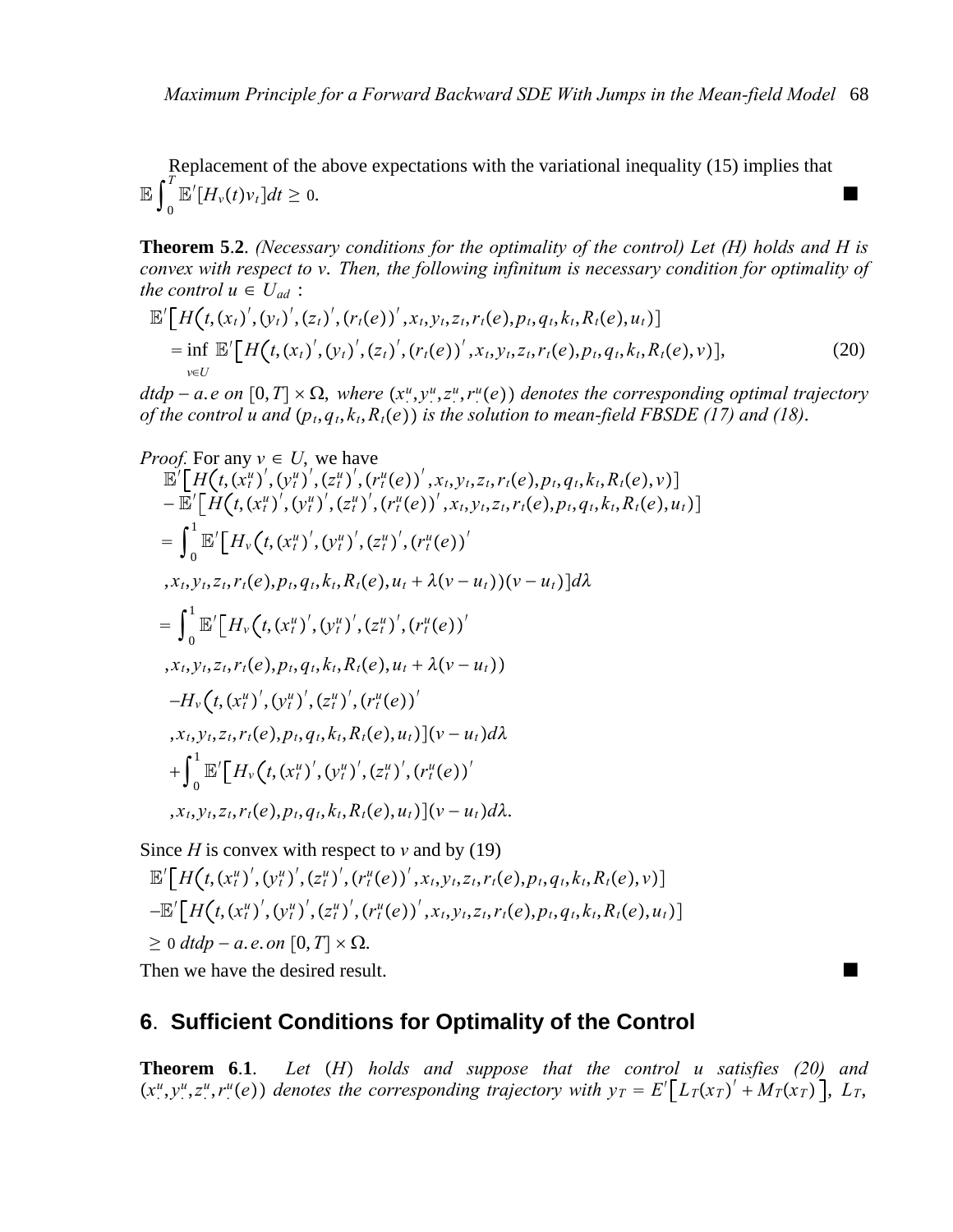$M_T \in R^{m \times n}$ . Let  $(p_t, q_t, k_t, R_t(e))$  be the solution to mean-field FBSDE (17) and (18), assume *that H*, *h* and  $\gamma$  are convex with respect to  $(\tilde{x}, \tilde{y}, \tilde{z}, \tilde{r}(.), x, y, z, r(.), v)$ ,  $(\tilde{x}, x)$  and  $(y, \tilde{y})$  respectively. Then u is an optimal control of the problem  $(8)$  and  $(9)$ .

Proof. Let us suppose that the control process  $u$  satisfies the condition (20), then for any control  $v \in U_{ad}$ , we have

$$
J(v) - J(u) = \mathbb{E}\bigg[\int_0^T \mathbb{E}'\int_E (l(t, v(t)) - l(t, u(t)))\pi(de)dt + \mathbb{E}'\bigg[h((x^v(T))', x^v(t)) - h((x^u(T))', x^u(T))\bigg] + \mathbb{E}'\bigg[\gamma((y^v(0))', y^v(0)) - \gamma((y^u(0))', y^u(0))\bigg]\bigg].
$$
 (21)

Since *h* is convex with respect to  $(\tilde{x}, x)$ , then

$$
h((x_T^{\nu})', x_t^{\nu}) - h((x_T^{\mu})', x_T^{\mu}) \geq h_{\tilde{x}}((x_T^{\mu})', x_T^{\mu})(x_T^{\nu} - x_T^{\mu})' + h_{x}((x_T^{\mu})', x_T^{\mu})(x_T^{\nu} - x_T^{\mu}).
$$
\n(22)

Now as  $\gamma$  is convex with respect to  $(\tilde{y}, y)$ , then

$$
\gamma((y_0^{\nu})', y_0^{\nu}) - \gamma((y_0^{\nu})', y_0^{\nu}) \ge \gamma_{\tilde{y}}((y_0^{\nu})', y_0^{\nu})(y_0^{\nu} - y_0^{\nu})' + \gamma_{y}((y_0^{\nu})', y_0^{\nu})(y_0^{\nu} - y_0^{\nu}).
$$
\n(23)

By including  $(22)$  and  $(23)$  in  $(21)$ , we obtain

$$
J(v) - J(u) \geq \mathbb{E}\big[\mathbb{E}'\big[h_{\tilde{x}}\big(x_T^u, (x_T^u)'\big) + h_x\big((x_T^u)' , x_T^u\big) \big](x_T^v - x_T^u) + \mathbb{E}'\big[\gamma_{\tilde{y}}\big(y_0^u, (y_0^u)'\big) + \gamma_{y}\big((y_0^u)' , y_0^u\big) \big](y_0^v - y_0^u) + \int_0^T \mathbb{E}'\int_E (l(t, v_t) - l(t, u_t)) \bigg] \pi(de) dt.
$$
 (24)

Application of Itô's formula to  $q_t(x_t^v - x_t^u)$  and  $p_t(y_t^v - y_t^u)$  and then taking the expectation leads to

$$
\mathbb{E}\big[\mathbb{E}'\big[h_{\tilde{x}}(x_{T}^{u},(x_{T}^{u})') + h_{x}((x_{T}^{u})',x_{T}^{u})\big]\big](x_{T}^{v}-x_{T}^{u})\n= \mathbb{E}[q_{T}](x_{T}^{v}-x_{T}^{u}) + \mathbb{E}'\big[L_{T}p_{T} + M_{T}(p_{T})'\big](x_{T}^{v}-x_{T}^{u})\n= \mathbb{E}\int_{0}^{T}\mathbb{E}'\big[f_{x}(t,(x_{t}^{u})',x_{t}^{u},u_{t})q_{t} + \sigma_{x}(t,(x_{t}^{u})',x_{t}^{u},u_{t})k_{t}\n+ \int_{E} c_{x}(t,(x_{-t})',x_{-t},u_{t},e)R_{t}(e)\pi(de)\n- \int_{E} g_{x}(t,(x_{t}^{u})',(y_{t}^{u})',(z_{t}^{u})',(r_{t}^{u}(e))',x_{t}^{u},y_{t}^{u},z_{t}^{u},r_{t}^{u}(e),u_{t})p_{t}\pi(de)\n+ \int_{E} l_{x}(t,(x_{t}^{u})',(y_{t}^{u})',(z_{t}^{u})',(r_{t}^{u}(e))',x_{t}^{u},y_{t}^{u},z_{t}^{u},r_{t}^{u}(e),u_{t})\pi(de)\n+ f_{\tilde{x}}(t,x_{t},(x_{t})',u_{t})(q_{t})' + \sigma_{\tilde{x}}(t,x_{t},(x_{t})',u_{t})(k_{t})'\n+ \int_{E} l_{\tilde{x}}(t,x_{t},y_{t},z_{t},r_{t}(e),(x_{t})',(y_{t})',(z_{t})',(r_{t}(e))',u_{t})\pi(de)\n+ f_{\tilde{x}}(t,x_{t},y_{t},z_{t},r_{t}(e),(x_{t})',(y_{t})',(z_{t})',(r_{t}(e))',u_{t})\pi(de)\n+ f_{\tilde{x}}(t,x_{t},y_{t},z_{t},r_{t}(e),(x_{t})',(y_{t})',(z_{t})',(r_{t}(e))',u_{t})\pi(de)\n+ f_{\tilde{x}}(t,x_{t},y_{t},z_{t},r_{t}(e),(x_{t})',(y_{t})',(z_{t})',(r_{t}(e))',u_{
$$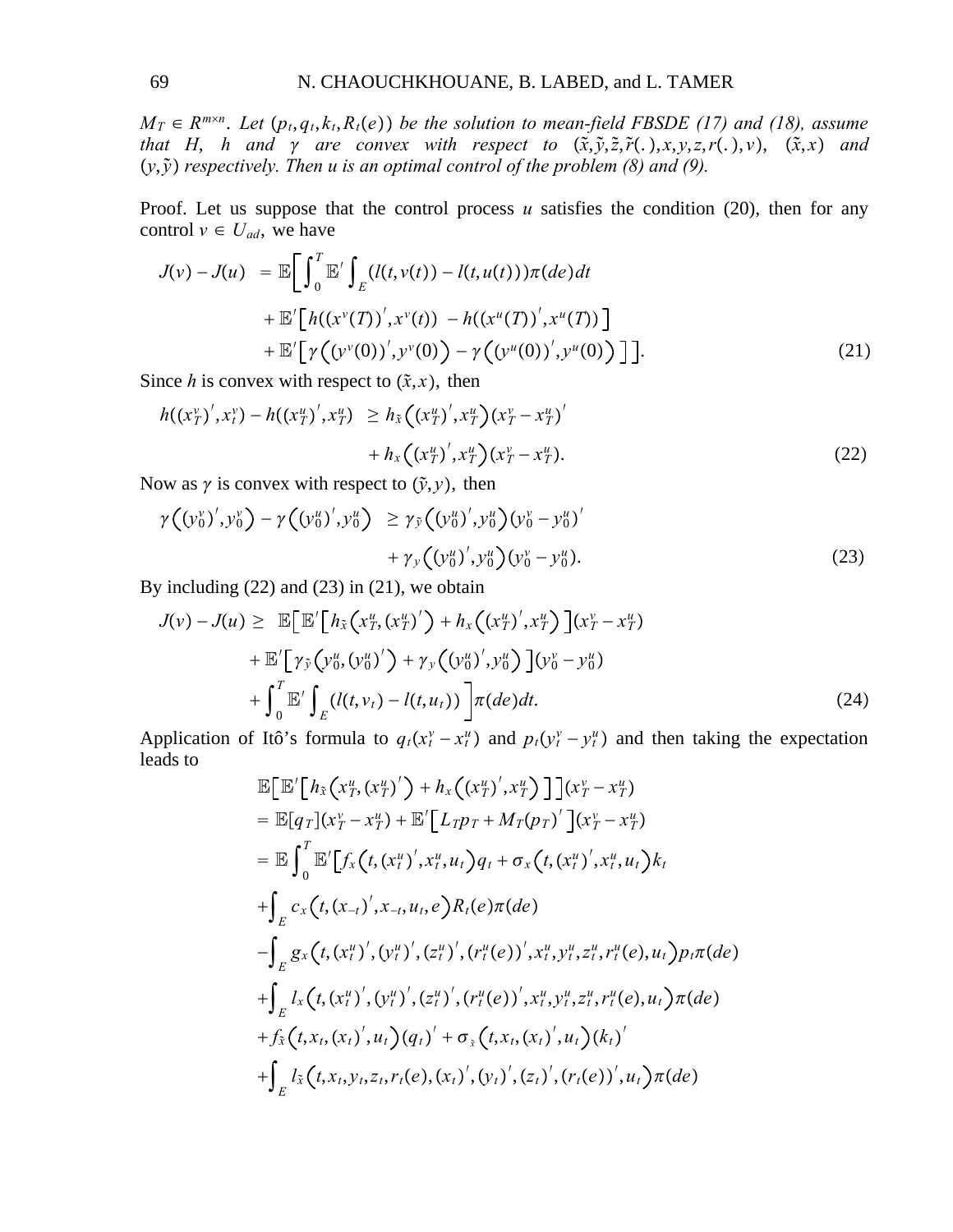$$
+ \int_{E} c_{\tilde{x}}(t, (x_{-t})', x_{-t}, u_{t}, e) (R_{t}(e)) \pi(de) \pi(x_{t}^{v} - x_{t}^{u}) + q_{t} \mathbb{E}' \Big[ f(t, (x_{t}^{v})', x_{t}^{v}, v_{t}) - f(t, (x_{t}^{u})', x_{t}^{u}, u_{t}) \Big] + k_{t} \mathbb{E}' \Big[ \sigma(t, (x_{t}^{v})', x_{t}^{v}, v_{t}) - \sigma(t, (x_{t}^{u})', x_{t}^{u}, u_{t}) \Big] + \int_{E} R_{t}(e) \mathbb{E}' \Big[ c(t, (x_{t}^{v})', x_{t}^{v}, v_{t}, e) - c(t, (x_{t}^{u})', x_{t}^{u}, u_{t}, e) \Big] \pi(de) dt + \mathbb{E}' \Big[ L_{T} p_{T} + M_{T}(p_{T}) \Big] (x_{T}^{v} - x_{T}^{u})
$$

and

$$
\mathbb{E}\left[\mathbb{E}'\left[\gamma_{\tilde{y}}(y_{0}^u,(y_{0}^u)') + \gamma_{y}((y_{0}^u)',y_{0}^u)\right](y_{0}^v - y_{0}^u)\right] \n= -\mathbb{E}\left[p_{0}(y_{0}^v - y_{0}^u)\right] \n+ \mathbb{E}\int_{0}^{T}\left[L_{T}p_{T} + M_{T}(p_{T})'\right](x_{T}^u - x_{T}^u)\right] \n+ \mathbb{E}\int_{0}^{T}\left[(y_{t}^v - y_{t}^u)\mathbb{E}'\int_{E}\left[g_{y}(t, (x_{t}^u)', (y_{t}^u)', (z_{t}^u)', (r_{t}^u(e))', x_{t}^u, y_{t}^u, z_{t}^u, r_{t}^u(e), u_{t})p_{t}\right] \n- l_{y}(t, (x_{t}^u)', (y_{t}^u)', (z_{t}^u)', (r_{t}^u(e))', x_{t}^u, y_{t}^u, z_{t}^u, r_{t}^u(e), u_{t})\right] \n+ \mathbb{E}'\int_{E}\left[g_{\tilde{y}}(t, x_{t}^u, y_{t}^u, z_{t}^u, r_{t}^u(e), (x_{t}^u)', (y_{t}^u)', (z_{t}^u)', (r_{t}^u(e))', u_{t})\right](p_{t})' \n- l_{y}(t, x_{t}^u, y_{t}^u, z_{t}^u, r_{t}^u(e), (x_{t}^u)', (y_{t}^u)', (z_{t}^u)', (r_{t}^u(e))', u_{t})\right] \pi(de)dt \n+ p_{t}\mathbb{E}'\int_{E}\left(g(t, v_{t}) - g(t, u_{t}))\pi(de)dt \n+ (z_{t}^v - z_{t}^u)\left[\mathbb{E}'\int_{E}\left[g_{z}(t, (x_{t}^u)', (y_{t}^u)', (z_{t}^u)', (r_{t}^u(e))', x_{t}^u, y_{t}^u, z_{t}^u, r_{t}^u(e), u_{t})p_{t}\right] \n- l_{z}(t, (x_{t}^u)', (y_{t}^u)', (z_{t}^u)', (y_{t}^u)', (z_{
$$

Cosideration of the two above expectations in (24) yields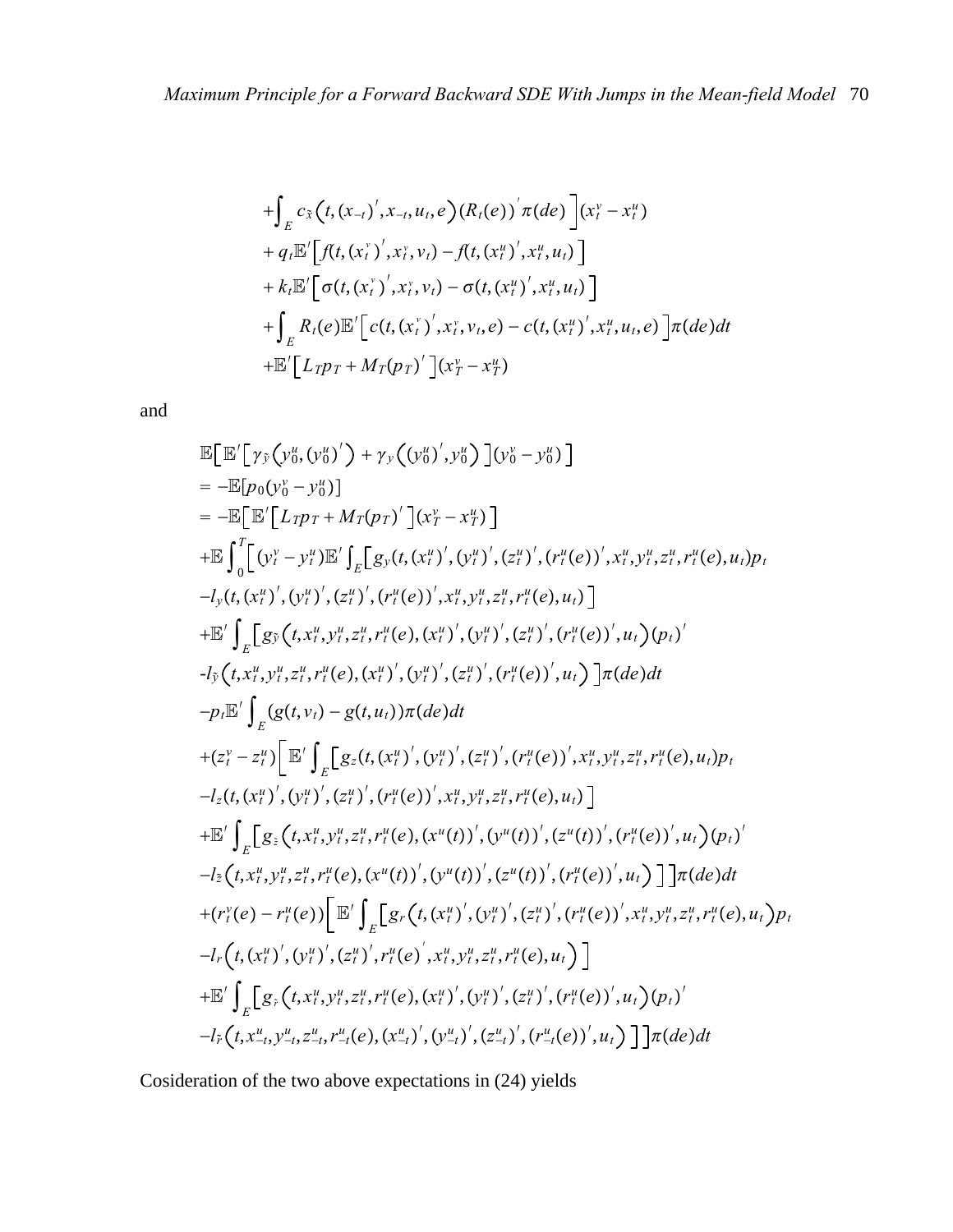$$
J(v) - J(u) \geq \mathbb{E} \int_{0}^{T} \mathbb{E}'[H(t, (x_{t}^{u})', (y_{t}^{u})', (z_{t}^{u})', (r_{t}^{u}(e))'
$$
  
\n
$$
x_{t}, y_{t}, z_{t}, r_{t}(e), p_{t}, q_{t}, k_{t}, R_{t}(e), v)
$$
  
\n
$$
-H(t, (x_{t}^{u})', (y_{t}^{u})', (z_{t}^{u})', (r_{t}^{u}(e))'
$$
  
\n
$$
x_{t}, y_{t}, z_{t}, r_{t}(e), p_{t}, q_{t}, k_{t}, R_{t}(e), u_{t})]dt
$$
  
\n
$$
-\mathbb{E} \int_{0}^{T} \mathbb{E}'[H_{\tilde{x}}(t, (x_{t}^{u})', (y_{t}^{u})', (z_{t}^{u})', (r_{t}^{u}(e))'
$$
  
\n
$$
x_{t}, y_{t}, z_{t}, r_{t}(e), p_{t}, q_{t}, k_{t}, R_{t}(e), u_{t})(x_{t}^{v} - x_{t}^{u})']dt
$$
  
\n
$$
-\mathbb{E} \int_{0}^{T} \mathbb{E}'[H_{\tilde{y}}(t, (x_{t}^{u})', (y_{t}^{u})', (z_{t}^{u})', (r_{t}^{u}(e))'
$$
  
\n
$$
x_{t}, y_{t}, z_{t}, r_{t}(e), p_{t}, q_{t}, k_{t}, R_{t}(e), u_{t})(y_{t}^{v} - y_{t}^{u})']dt
$$
  
\n
$$
-\mathbb{E} \int_{0}^{T} \mathbb{E}'[H_{\tilde{x}}(t, (x_{t}^{u})', (y_{t}^{u})', (z_{t}^{u})', (r_{t}^{u}(e))'
$$
  
\n
$$
x_{t}, y_{t}, z_{t}, r_{t}(e), p_{t}, q_{t}, k_{t}, R_{t}(e), u_{t})(z_{t}^{v} - z_{t}^{u})']dt
$$
  
\n
$$
-\mathbb{E} \int_{0}^{T} \mathbb{E}'[H_{\tilde{x}}(t, (x_{t}^{u})', (y_{t}^{u})', (z_{t}^{u})', (r_{t}^{u}(e))'
$$

Moreover, by convexity of H with respect to  $(\tilde{x}, \tilde{y}, \tilde{z}, \tilde{r}(.), x, y, z, r(.)$ , we have  $H(t, (x_t^u)', (y_t^u)', (z_t^u)', (r_t^u(e))', x_t, y_t, z_t, r_t(e), p_t, q_t, k_t, R_t(e), v)$  $-H(t, (x_t^u)', (y_t^u)', (z_t^u)', (r_t^u(e))', x_t, y_t, z_t, r_t(e), p_t, q_t, k_t, R_t(e), u_t)$  $\geq H_{\tilde{x}}(t, (x_t^u)', (y_t^u)', (z_t^u)', (r_t^u(e))', x_t, y_t, z_t, r_t(e), p_t, q_t, k_t, R_t(e), u_t)(x_t^v - x_t^u)'$  $+H_{\tilde{y}}(t,(x_t^u)',(y_t^u)',(z_t^u)',(r_t^u(e))',x_t,y_t,z_t,r_t(e),p_t,q_t,k_t,R_t(e),u_t)(y_t^v-y_t^u)'$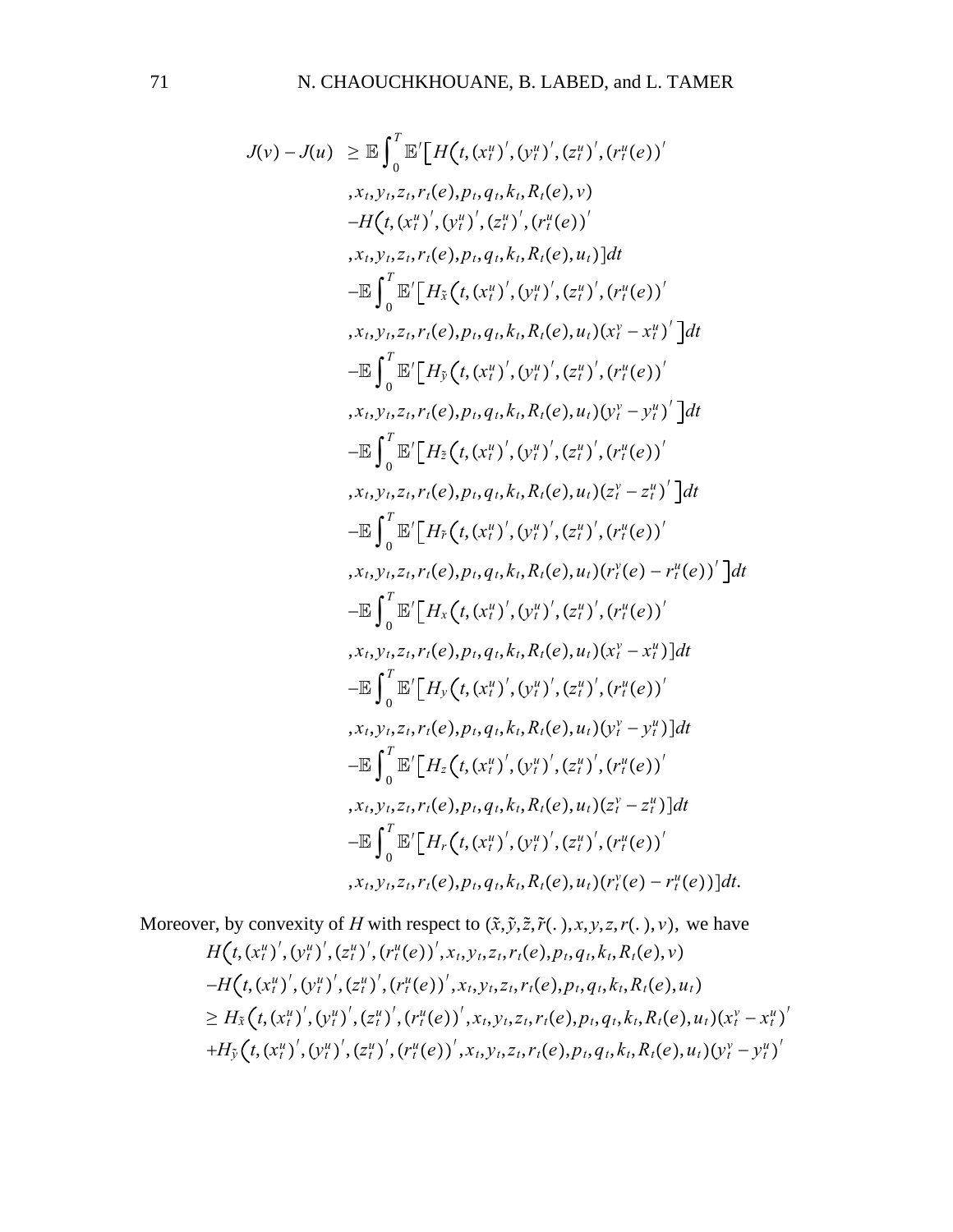+
$$
H_{\tilde{z}}(t, (x_t^u)', (y_t^u)', (z_t^u)', (r_t^u(e))', x_t, y_t, z_t, r_t(e), p_t, q_t, k_t, R_t(e), u_t)(z_t^v - z_t^u)'
$$
  
+ $H_{\tilde{r}}(t, (x_t^u)', (y_t^u)', (z_t^u)', (r_t^u(e))', x_t, y_t, z_t, r_t(e), p_t, q_t, k_t, R_t(e), u_t)(r_t^v(e) - r_t^u(e))'$   
+ $H_x(t, (x_t^u)', (y_t^u)', (z_t^u)', (r_t^u(e))', x_t, y_t, z_t, r_t(e), p_t, q_t, k_t, R_t(e), u_t)(x_t^v - x_t^u)$   
+ $H_y(t, (x_t^u)', (y_t^u)', (z_t^u)', (r_t^u(e))', x_t, y_t, z_t, r_t(e), p_t, q_t, k_t, R_t(e), u_t)(y_t^v - y_t^u)$   
+ $H_z(t, (x_t^u)', (y_t^u)', (z_t^u)', (r_t^u(e))', x_t, y_t, z_t, r_t(e), p_t, q_t, k_t, R_t(e), u_t)(z_t^v - z_t^u)$   
+ $H_r(t, (x_t^u)', (y_t^u)', (z_t^u)', (r_t^u(e))', x_t, y_t, z_t, r_t(e), p_t, q_t, k_t, R_t(e), u_t)(r_t^v(e) - r_t^u(e))$   
+ $H_y(t, (x_t^u)', (y_t^u)', (z_t^u)', (r_t^u(e))', x_t, y_t, z_t, r_t(e), p_t, q_t, k_t, R_t(e), u_t)(v_t - u_t).$  (25)

This leads to

$$
J(v) - J(u) \geq \mathbb{E} \int_0^T \mathbb{E}' \Big[ H_v(t, (x_t^u)', (y_t^u)', (z_t^u)', (r_t^u(e))) \Big]
$$

 $(x_t, y_t, z_t, r_t(e), p_t, q_t, k_t, R_t(e), u_t)(v_t - u_t)$ 

Now since  $\mathbb{E}'\Big[H(t,(x_t^u)',(y_t^u)',(z_t^u)',(r_t^u(e))',x_t,y_t,z_t,r_t(e),p_t,q_t,k_t,R_t(e),u_t)\Big]$  is convex, and by convex optimization, we obtain

 $\mathbb{E}'\Big[H_{\nu}\big(t,\left(x_{t}^{u}\right)',\left(y_{t}^{u}\right)',\left(z_{t}^{u}\right)',\left(r_{t}^{u}(e)\right)',x_{t},y_{t},z_{t},r_{t}(e),p_{t},q_{t},k_{t},R_{t}(e),u_{t}\big)(v_{t}-u_{t})\Big]$ 

 $\geq 0$ ,  $dtdp - a.e.$  on  $[0, T] \times \Omega$ .

Hence we may deduce that  $J(v) - J(u) \geq 0$ , for all  $v(.) \in U_{ad}$ , and this demonstrates that  $u(.)$  is optimal.

## **7**. **Application**: **A Linear**-**Quadratic Control Problem**

For the sake of simplicity, we restrict ourselves in this application to the one dimensional case, i.e.  $n = d = m = k = 1$ . Then the coefficients of equations are linear with respect to all of the variables according to

$$
f(t, \tilde{x}, x, v) = A\tilde{x} + Ax + A_1v
$$
  
\n
$$
\sigma(t, \tilde{x}, x, v) = \tilde{B}\tilde{x} + Bx + B_1v
$$
  
\n
$$
c(t, \tilde{x}, x, v, e) = \tilde{C}(e)\tilde{x} + C(e)x + C_1(e)v
$$
  
\n
$$
g(t, \tilde{x}, \tilde{y}, \tilde{z}, x, y, z, v) = \tilde{a}\tilde{x} + \tilde{b}\tilde{y} + \tilde{c}\tilde{z} + ax + by + cz + a_1v
$$
  
\n
$$
\Phi(x) = Nx
$$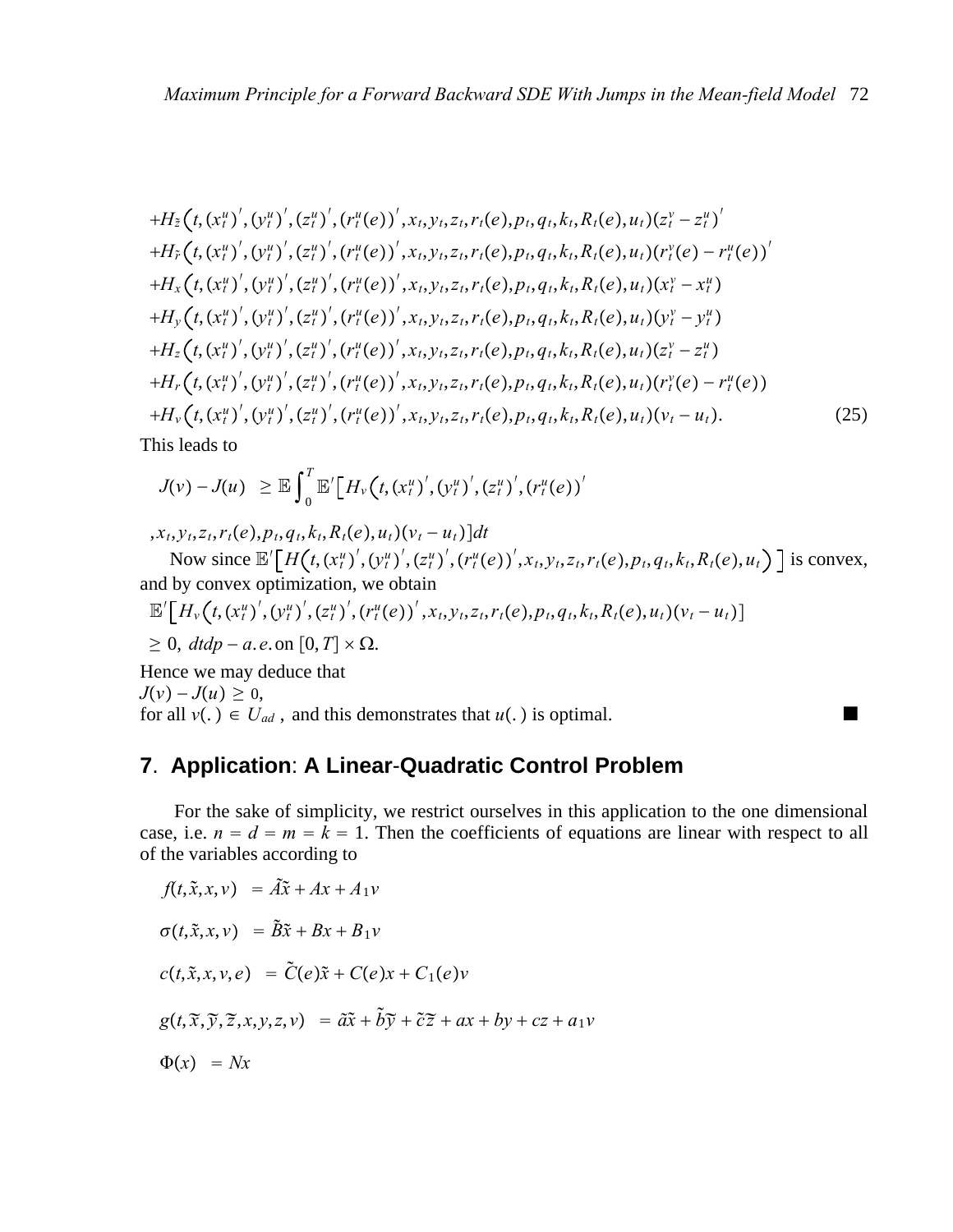$$
l(t, \tilde{x}, \tilde{y}, \tilde{z}, x, y, z, v) = \frac{1}{2} (Rx^{2} + Dy^{2} + Hz^{2} + Mv^{2})
$$
  
\n
$$
h(x) = \frac{1}{2} Qx^{2}
$$
  
\n
$$
\gamma(y) = \frac{1}{2} Ly^{2},
$$

where  $\tilde{A}$ ,  $\tilde{B}$ ,  $\tilde{a}$ ,  $\tilde{b}$ ,  $\tilde{c}$ ,  $A$ ,  $B$ ,  $a$ ,  $b$ ,  $c$ ,  $A_1$ ,  $B_1$ ,  $a_1$  are constant and  $\tilde{C}(e)$ ,  $C(e)$  and  $C_1(e)$  are functions in  $L^2(E, \mathcal{B}(E), \pi; \mathbb{R})$ ). Then the Forward Backward SDE writes as follows:

$$
dx_t^v = (\tilde{A}\mathbb{E}[x_t] + Ax_t + A_1v_t)dt + (\tilde{B}\mathbb{E}[x_t] + Bx_t + B_1v_t)dB_t
$$
  
+ 
$$
\int_E (\tilde{C}(e)\mathbb{E}[x_t] + C(e)x_t + C_1(e)v_t)\tilde{N}(de, dt)
$$
  
-
$$
dy_t^v = (\tilde{a}\mathbb{E}[x_t] + \tilde{b}\mathbb{E}[y_t] + \tilde{c}\mathbb{E}[z_t] + ax_t + by_t + cz_t + a_1v_t)dt
$$
  
-
$$
z_t^v dB_t - \int_E r_t(e)\tilde{N}(de, dt),
$$
  

$$
x_0^v = x_0,
$$
  

$$
y_T^v = Nx_T,
$$
 (26)

 $v_t \in U_{ad}$  and the cost functional is a quadratic, as

$$
J(v) = \int_0^1 \frac{1}{2} (R \mathbb{E}[x_i^2] + D \mathbb{E}[y_i^2] + H \mathbb{E}[z_i^2] + M \mathbb{E}[v_i^2]) dt
$$
  
+  $\frac{1}{2} Q \mathbb{E}[x_i^2] + \frac{1}{2} L \mathbb{E}[y_0^2],$  (27)

where  $R \ge 0$ ,  $D \ge 0$ ,  $M > 0$ ,  $Q \ge 0$ ,  $H, L \ge 0$  are constants. Let u be an optimal admissible control and  $(x_t^u, y_t^u, z_t^u, r_t^u)$  be the corresponding optimal trajectory. The adjoint equations are defined by  $\overline{\phantom{0}}$ 

$$
dp_{t} = (\tilde{b}\mathbb{E}[p_{t}] + bp_{t} - Dy_{t})dt + (\tilde{c}\mathbb{E}[p_{t}] + cp_{t} - Hp_{t})dB_{t}
$$
  
\n
$$
p_{0} = -Ly_{0},
$$
  
\n
$$
-dq_{t} = \left[Aq_{t} + Bk_{t} + \int_{E} C(e)R(t, e)\pi(de) - ap_{t} + Rx_{t}
$$
  
\n
$$
+ \tilde{A}\mathbb{E}[q_{t}] + \tilde{B}\mathbb{E}[k_{t}] + \int_{E} C(e)\mathbb{E}[R(t, e)]\pi(de) - \tilde{a}\mathbb{E}[p_{t}] \right]dt
$$
  
\n
$$
-k(t)dB_{t} - \int_{E} R(t, e)\tilde{N}(de, dt).
$$
  
\n
$$
q_{T} = Qx_{T} - Np_{T},
$$
  
\n(29)

and the Hamiltonian function is defined by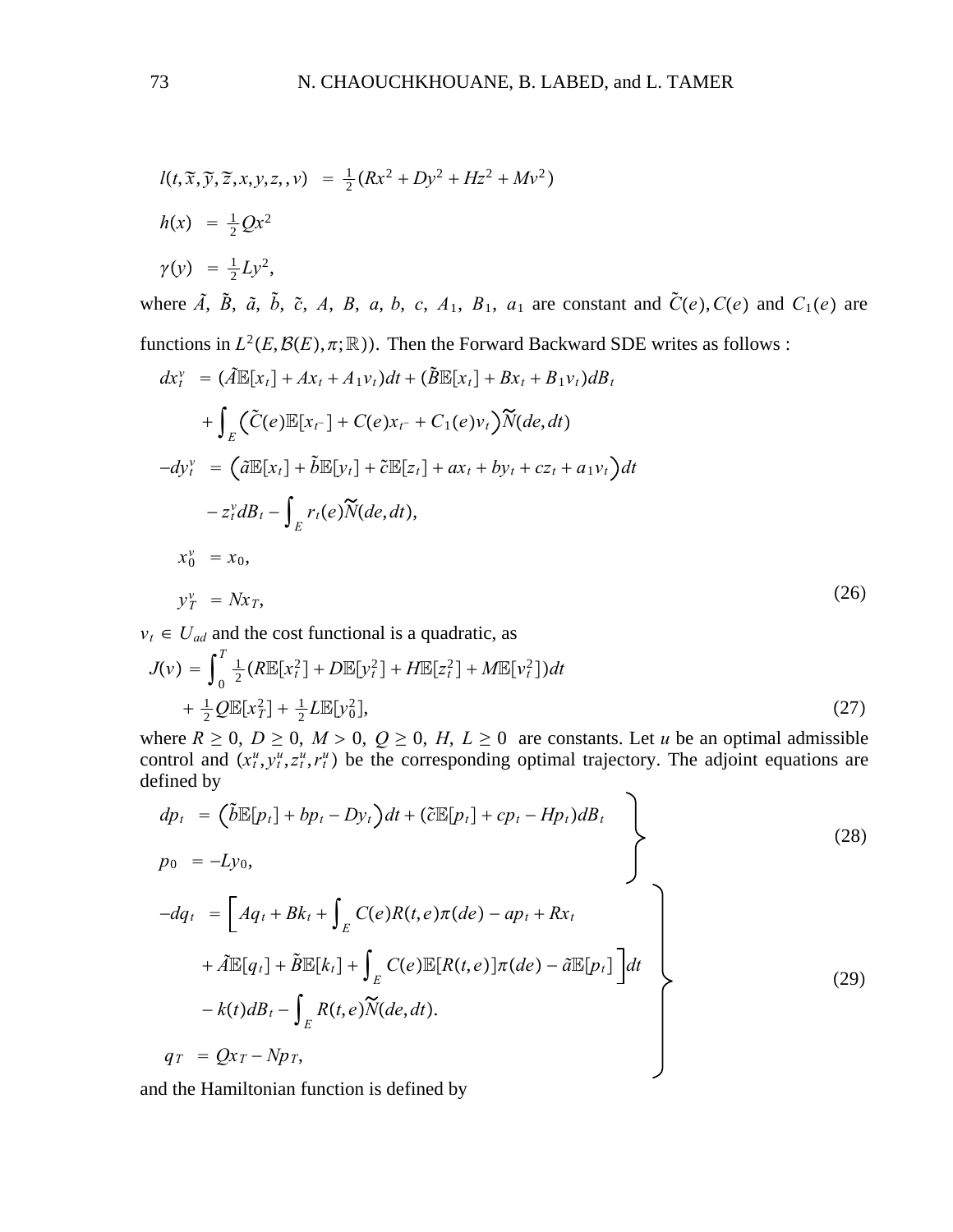$$
H(t, \tilde{x}, \tilde{y}, \tilde{z}, x, y, z, p, q, k, R(.), v)
$$
  
=  $qf(t, \tilde{x}, x, v) + k\sigma(t, \tilde{x}, x, v) - pg(t, \tilde{x}, \tilde{y}, \tilde{z}, x, y, z, v)$   
+  $l(t, x, y, z, v) + \int_{E} R(e)c(t, \tilde{x}, x, v, e)\pi(de).$  (30)

From the necessary condition of optimality we have

$$
u_t = \frac{1}{M} \left( -A_1 q_t - B_1 k_t + a_1 p_t - \int_E C_1(e) R(e) \pi(de) \right). \tag{31}
$$

### **Acknowledgments**

The authors express their sincere thanks to an anonymous referee for some invaluable comments and suggestions.

## **References**

[1] D. Andersson, and B. Djehiche, A maximum principle for SDEs of Mean-field type, *Applied Mathematics and Optimization* **63**, (2011), 341-356.

[2] J. M. Bismut, *Theorie Probabiliste du Contrôle des Diffusions*, Memoirs of the American Mathematical Society **4** (167), AMS, Providence, 1976.

[3] J. M. Bismut, Introductory approach to duality in optimal stochastic control, *SIAM Review* **20**(1), (1978), 62-78.

[4] R. Buckdahn, B. Djehiche, J. Li, and S. Peng, Mean-field backward stochastic differential equations. A limit approach, *Annals of Probability* **37**(4), (2009), 1524–1565.

[5] R. Buckdahn, B. Djehiche, and J. Li, A general stochastic maximum principle for SDEs of Mean-field type, *Applied Mathematics and Optimization* **64**, (2011), 197–216.

[6] R. Carmona, and F. Delarue, Mean field forward-backward stochastic differential equations, *Electronic Communications in Probability* **68**, (2013), 1-15.

[7] R. Carmona, and F. Delarue, Probabilistic analysis of mean field games, *SIAM Journal on Control and Optimization* **51**,(2013), 2705-2734.

[8] R. Carmona, F. Delarue, and A. Lachapelle, Control of McKean-Vlasov versus Mean-field Games, *Mathematics and Financial Economics* **7**, (2013), 131-166.

[9] R. Elliot, The optimal control of diffusions, *Applied Mathematics and Optimization* **22**,(1990), 229-240.

[10] U. G. Haussmann, On the adjoint process for optimal control of diffusion processes, *SIAM Journal on Control and Optimization* **19**(2), (1981), 221-243.